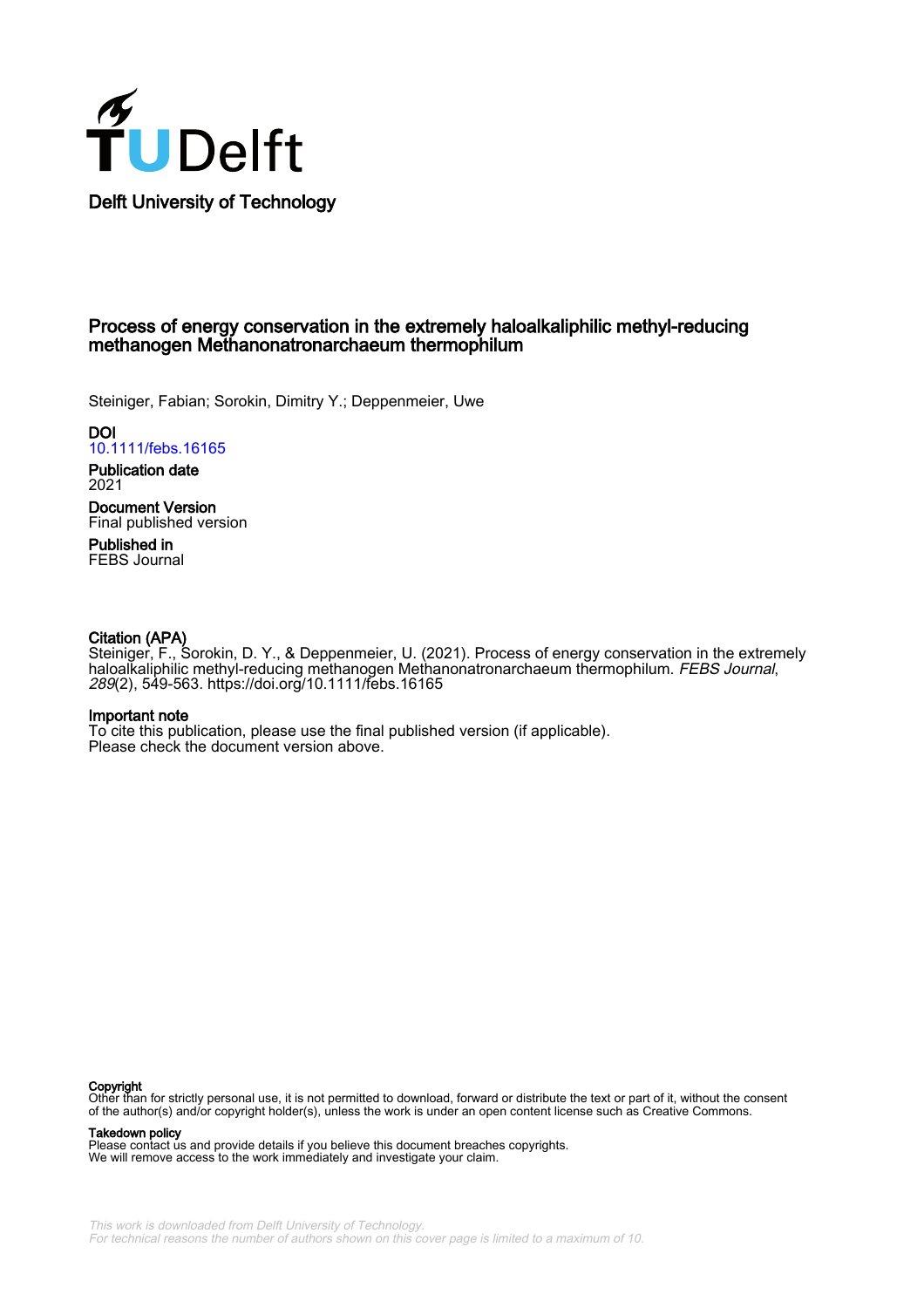



# Process of energy conservation in the extremely haloalkaliphilic methyl-reducing methanogen Methanonatronarchaeum thermophilum

Fabian Steiniger<sup>[1](https://orcid.org/0000-0002-7810-7663)</sup>, Dimitry Y. Sorokin<sup>2,3</sup> and Uwe Deppenmeier<sup>1</sup>

1 Institute of Microbiology and Biotechnology, University of Bonn, Bonn, Germany

2 Research Centre of Biotechnology, Winogradsky Institute of Microbiology, Russian Academy of Sciences, Moscow, Russia

3 Department of Biotechnology, Delft University of Technology, Delft, The Netherlands

#### Keywords

climate change; methane; methanogenesis; phenazine; respiratory chain

#### **Correspondence**

U. Deppenmeier, Institute of Microbiology and Biotechnology, University of Bonn, Meckenheimer Allee 168, 53115 Bonn, Germany Tel: +49 228 735590 E-mail: [udeppen@uni-bonn.de](mailto:) Website: [http://www.ifmb.uni-bonn.de/forsc](http://www.ifmb.uni-bonn.de/forschung/math.-nat.-fakultaet/ag-prof.-deppenmeier) [hung/math.-nat.-fakultaet/ag-prof.-deppenme](http://www.ifmb.uni-bonn.de/forschung/math.-nat.-fakultaet/ag-prof.-deppenmeier) [ier](http://www.ifmb.uni-bonn.de/forschung/math.-nat.-fakultaet/ag-prof.-deppenmeier)

(Received 28 June 2021, revised 5 August 2021, accepted 24 August 2021)

doi:10.1111/febs.16165

The recently isolated methanogen Methanonatronarchaeum thermophilum is an extremely haloalkaliphilic and moderately thermophilic archaeon and belongs to the novel class Methanonatronarchaeia in the phylum Halobacteriota. The knowledge about the physiology and biochemistry of members of the class Methanonatronarchaeia is still limited. It is known that M. thermophilum performs hydrogen or formate-dependent methylreducing methanogenesis. Here, we show that the organism was able to grow on all tested  $C_1$ -methylated substrates (methanol, trimethylamine, dimethylamine, monomethylamine) in combination with formate or molecular hydrogen. A temporary accumulation of intermediates (dimethylamine or/and monomethylamine) in the medium occurred during the consumption of trimethylamine or dimethylamine. The energy conservation of M. thermophilum was dependent on a respiratory chain consisting of a hydrogenase (VhoGAC), a formate dehydrogenase (FdhGHI), and a heterodisulfide reductase (HdrDE) that were well adapted to the harsh physicochemical conditions in the natural habitat. The experiments revealed the presence of two variants of energy-conserving oxidoreductase systems in the membrane. These included the  $H_2$ : heterodisulfide oxidoreductase system, which has already been described in Methanosarcina species, as well as the novel formate: heterodisulfide oxidoreductase system. The latter electron transport chain, which was experimentally proven for the first time, distinguishes the organism from all other known methanogenic archaea and represents a unique feature of the class Methanonatronarchaeia. Experiments with 2-hydroxyphenazine and the inhibitor diphenyleneiodonium chloride indicated that a methanophenazine-like cofactor might function as an electron carrier between the hydrogenase/ formate dehydrogenase and the heterodisulfide reductase.

#### Abbreviations

CoM-S-S-CoB, heterodisulfide of HS-CoM and HS-CoB; DMA, dimethylamine; DPI, diphenyleneiodonium chloride; Fd, ferredoxin; Fdh, membrane-bound formate dehydrogenase; Fd<sub>ox</sub>, oxidized ferredoxin; Fd<sub>red</sub>, reduced ferredoxin; FeS, iron–sulfur; Hdr, heterodisulfide reductase; HS-CoB, 7-mercaptoheptanoylthreonine phosphate; HS-CoM, 2-mercaptoethanesulfonate; M., Methanonatronarchaeum; MMA, monomethylamine; MPhen, methanophenazine; MPhen<sub>red</sub>, reduced methanophenazine; MV, methyl viologen; OD<sub>600</sub>, optical density at 600nm; OD<sub>max</sub>, final optical density; OH-Phen, 2-hydroxyphenazine; t<sub>d</sub>, doubling time; TMA, trimethylamine; Vho, membrane-bound hydrogenase.

The FEBS Journal (2021)  $\circledcirc$  2021 The Authors. The FEBS Journal published by John Wiley & Sons Ltd on behalf of  $1$ Federation of European Biochemical Societies

This is an open access article under the terms of the [Creative Commons Attribution-NonCommercial-NoDerivs](http://creativecommons.org/licenses/by-nc-nd/4.0/) License, which permits use and distribution in any medium, provided the original work is properly cited, the use is non-commercial and no modifications or adaptations are made.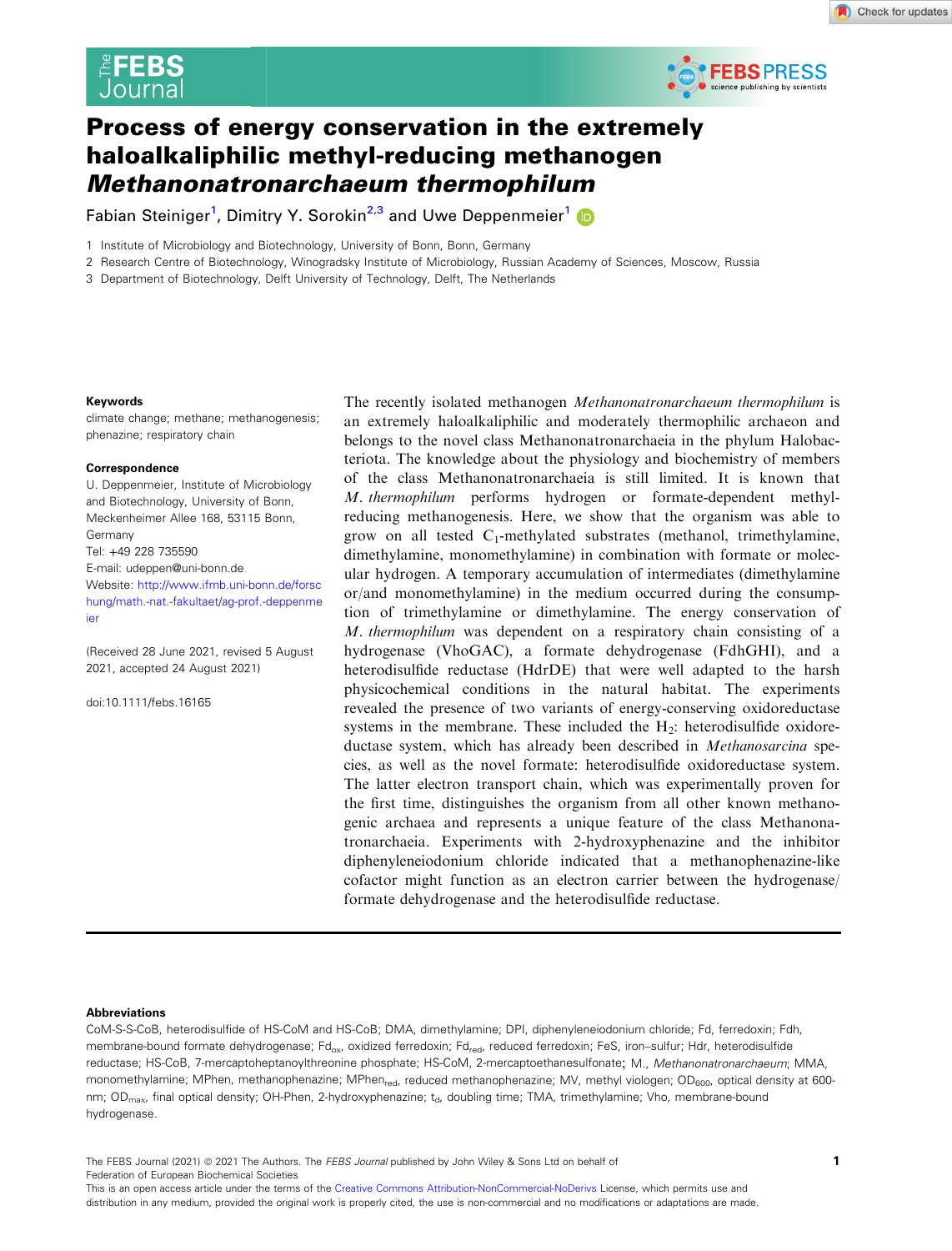## Introduction

Methanogenic archaea play a crucial role in the carbon cycle. They metabolize the end products of the anaerobic decomposition of organic material by hydrolytic and fermenting bacteria to methane, a powerful climate gas [1[–](#page-13-0)[4\]](#page-13-0). A variety of new methanogenic genera and species have been isolated from extreme ecosystems such as hypersaline or extremely cold habitats  $[5,6]$  $[5,6]$ . The study of the influence of these ecosystems on global climate and investigation of the organisms involved is of great interest. Among the newly discovered organisms are two genera of extremely (halo)alkaliphilic methyl-reducing methanogens forming the new class of Methanonatronarchaeia [\[7,8](#page-13-0)]. These organisms are only distantly related to the taxonomic groups of methanogenic archaea currently described and, according to the recent phylogenomic-based analysis, represent a deep phylogenetic lineage branching at the base of a new phylum 'Halobacteriota' [\[9,10\]](#page-13-0).

Methanogenic archaea differ with respect to their substrate spectrum and the pathway of methanogenesis. The hydrogenotrophic methanogens use carbon dioxide and  $H_2$  or formate as substrates to form methane [[11\]](#page-13-0), and the aceticlastic microorganisms metabolize acetate to carbon dioxide and methane [\[4,12](#page-13-0)]. The third group are the methylotrophic methanogens, which convert methylated compounds such as methanol, methylamines, and methyl sulfides to methane [[13,14](#page-13-0)]. Moreover, methanogens were discovered, which use methoxylated aromatic compounds as source for methyl groups [\[15\]](#page-13-0). In this pathway, part of the methyl groups are oxidized to  $CO<sub>2</sub>$  and the resulting reducing equivalents are used for the reduction in the remaining methyl groups to methane. In addition, some methanogens have been described that cannot oxidize the methyl groups. Instead, they reduce methylated compounds to methane using electrons derived from the oxidation of hydrogen [\[16](#page-13-0)–19]. This variation of methylotrophic methanogenesis is referred to as methyl reduction.

Methanonatronarchaeum thermophilum  $AMET1^T$ (M. thermophilum; DSM 28684) belongs to the aforementioned new class of Methanonatronarchaeia and is an extremely haloalkaliphilic and moderately thermophilic methanogen living in sulfidic sediments of hypersaline soda lakes [[7\]](#page-13-0). The organism is able to reduce methanol and methylamines to methane using  $H<sub>2</sub>$  as a reductant  $[8]$  $[8]$ . In contrast to all other methanogens that rely on  $H_2$ -dependent reduction in methylated  $C_1$ -compounds, this organism is also able to use formate as an electron donor for this process of methanogenesis.

Sorokin *et al.* [\[7\]](#page-13-0) postulated a corresponding metabolic model based on growth experiments and bioinformatic analyses. According to this model, the oxidation of formate is catalyzed by a membranebound formate dehydrogenase (FdhGHI), whereas the oxidation of  $H_2$  takes place via a membrane-bound hydrogenase (VhoGAC). Based on this, the electrons fed into the anaerobic respiratory chain by FdhGHI and VhoGAC are subsequently used by a membranebound heterodisulfide reductase (HdrDE) to reduce the heterodisulfide (CoM-S-S-CoB), which is the terminal electron acceptor of this system. So far, three energy-conserving, membrane-bound electron transport systems are known in methanogens: (a)  $H_2$ : CoM-S-S-CoB oxidoreductase, (b) coenzyme  $F_{420}H_2$ : CoM-S-S-CoB oxidoreductase, and (c) reduced ferredoxin: CoM-S-S-CoB oxidoreductase [\[12\]](#page-13-0). The formatedependent electron transport system would be a new feature that could be used for the generation of an electrochemical ion gradient across the cytoplasmic membrane. The utilization of formate for methanogenesis was previously only known from some hydrogenotrophic methanogens, which use formate as a source of electrons to reduce  $CO<sub>2</sub>$  to methane [[1,11](#page-13-0)].

Here, we present experimental data describing the electron flow in membranes of the type strain  $M$ . thermophilum  $AMET1<sup>T</sup>$  from the class Methanonatronarchaeia. Based on membrane preparations, we provide biochemical proof that electron flow occurs from formate or hydrogen to CoM-S-S-CoB. Furthermore, we provide first evidence that a methanophenazine (MPhen) derivative is the potential electron carrier in the membranes of M. thermophilum  $AMET1<sup>T</sup>$ .

## Results

#### Growth parameters

The knowledge about the physiology and biochemistry of members of the class Methanonatronarchaeia and the enzymes, which are involved in the methanogenic pathway, is still limited. Recently, multiple strains of M. thermophilum were enriched and further isolated in pure culture using a combination of  $C_1$ -methylated compounds as electron acceptors in combination with formate or hydrogen as the external electron donors [\[7,8](#page-13-0)]. Here, we present detailed growth data showing that M. thermophilum  $AMET1<sup>T</sup>$  was able to grow on all tested substrates (methanol, trimethylamine (TMA), dimethylamine (DMA), monomethylamine (MMA)) in combination with formate or molecular hydrogen. However, different doubling times and final optical densities  $OD_{\text{max}}$ ) were observed, although equimolar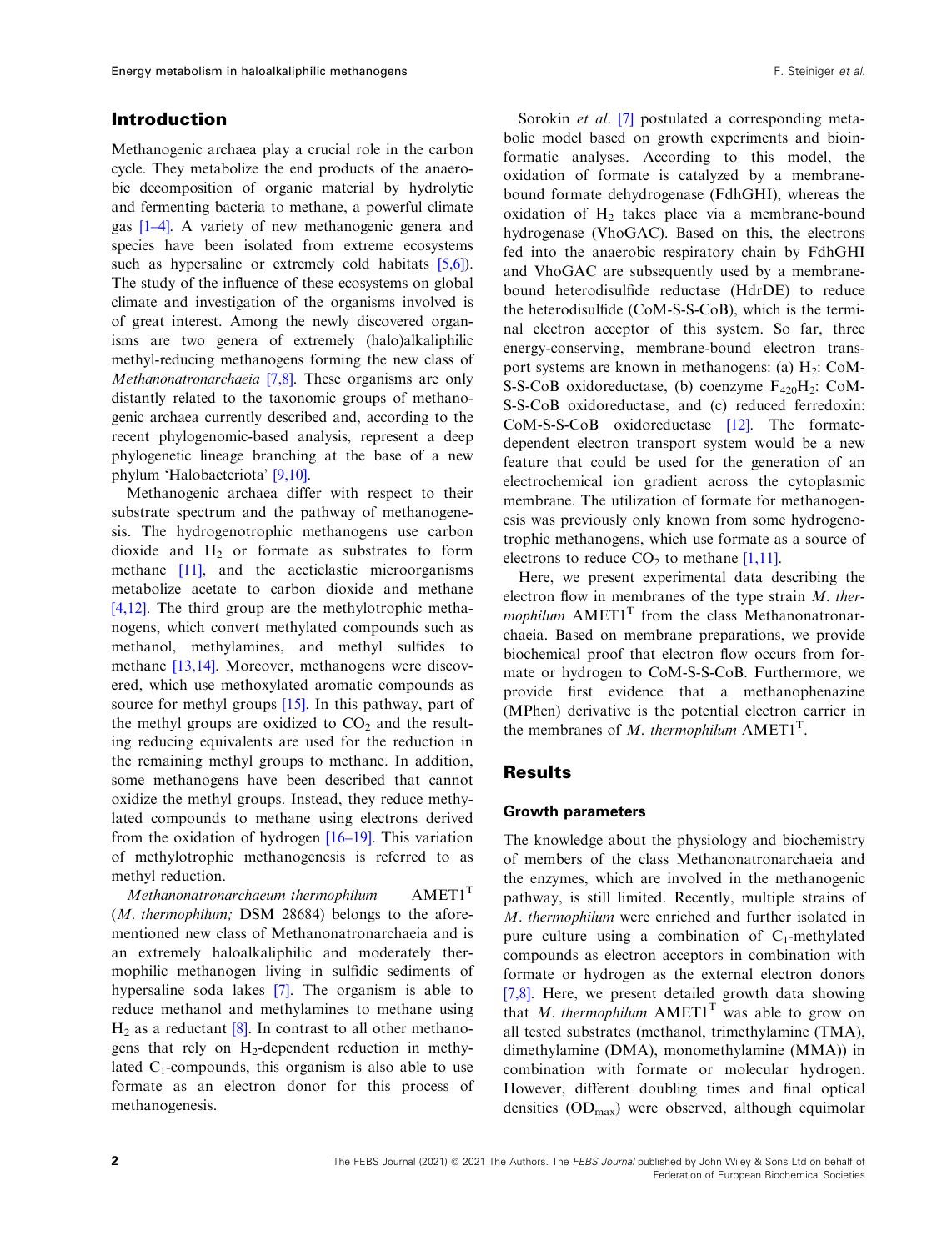

Fig. 1. Growth parameter of M. thermophilum during methanogenesis from methylated  $C_1$ -compounds and formate. (A) 33.3 mm TMA, (B) 100 mm methanol, (C) 50 mm DMA, D) 100 mm MMA. Experiments were performed in 50-mL serum flasks under an atmosphere of N<sub>2</sub>/CO<sub>2</sub> (80%/ 20%) with 100 mM formate as described in Materials and Methods. Yellow circles: formate; black circles: methanol; red circles, methane; gray circles: TMA; green circles: DMA; white circles: MMA; blue circles: optical density ( $OD_{600}$ ). The experiments were performed three times. One representative experiment is shown for each substrate combination.

amounts of available methyl groups were added (methanol 100 mM, TMA 33.3 mM, DMA 50 mM, and MMA 100 mM). The organism showed the fastest growth ( $t_d = 44.3 \pm 2.0$  h) using the substrates TMA and formate (Fig.  $1A$ ). Similar  $t_d$  values were obtained for methanol with formate  $(48.8 \pm 1.0 \text{ h})$  and DMA with formate (49.7  $\pm$  1.3 h; Fig. 1B,C). The doubling time with MMA as a substrate in combination with formate was distinctly longer, with  $75.1 \pm 5.2$  h (Fig. 1) D). OD<sub>max</sub> values for methanol and TMA with formate were in the range of 0.35. In the case of DMA and MMA, the values were comparatively lower  $(OD<sub>max</sub> = 0.25$  and 0.08, respectively). In general, it was observed that the consumption of formate and methyl groups and methane formation took place in a 1 : 1 : 1 stoichiometry. The methyl groups applied were completely reduced to methane with the help of formate. TMA contains three methyl groups, which are sequentially transferred to HS-CoM in the course of methane formation. Hence, there are two possible intermediates, DMA and MMA. Similarly, DMA contains two methyl groups and MMA could be an intermediate. Therefore, the question arose of whether these intermediates were accumulated or whether TMA and DMA were immediately converted to CH<sub>4</sub>

and  $NH<sub>3</sub>$ . In cultures grown on TMA plus formate, significant amounts of DMA appeared in the culture supernatant with the highest concentration of 11 mm after 144 h. In addition, MMA was secreted in the medium, with the highest concentration of 10 mm after 144 h. Both, DMA and MMA, concentrations decreased in the further cultivation process and were completely consumed at the end of the growth experiments. In the cultures grown on DMA with formate, an increase in the MMA concentration in the medium was observed. After 288 h, approx. 25 mm MMA was detected. However, in the course of cultivation, MMA in the medium was also completely consumed. Interestingly, the temporary accumulation of intermediates (DMA or/and MMA) in the medium occurring during the metabolism of TMA or DMA has already been described for Methanomassiliicoccus luminyensis and Methanosarcina mazei [[20,21](#page-13-0)]. Furthermore, the results are consistent with the presence of the genes in the genome of  $M$ . thermophilum  $AMET1<sup>T</sup>$ , which encode all necessary methyltransferases (Fig. [2A](#page-4-0)) for the utilization of methylamines and methanol (Fig. [2B\)](#page-4-0) [[7](#page-13-0)].

In comparison with hydrogen instead of formate as a reducing agent (Fig. [3\)](#page-5-0), similar doubling times of  $45.4 \pm 2.0$  h (methanol; Fig. [3A\)](#page-5-0),  $46.7 \pm 2.0$  h (TMA;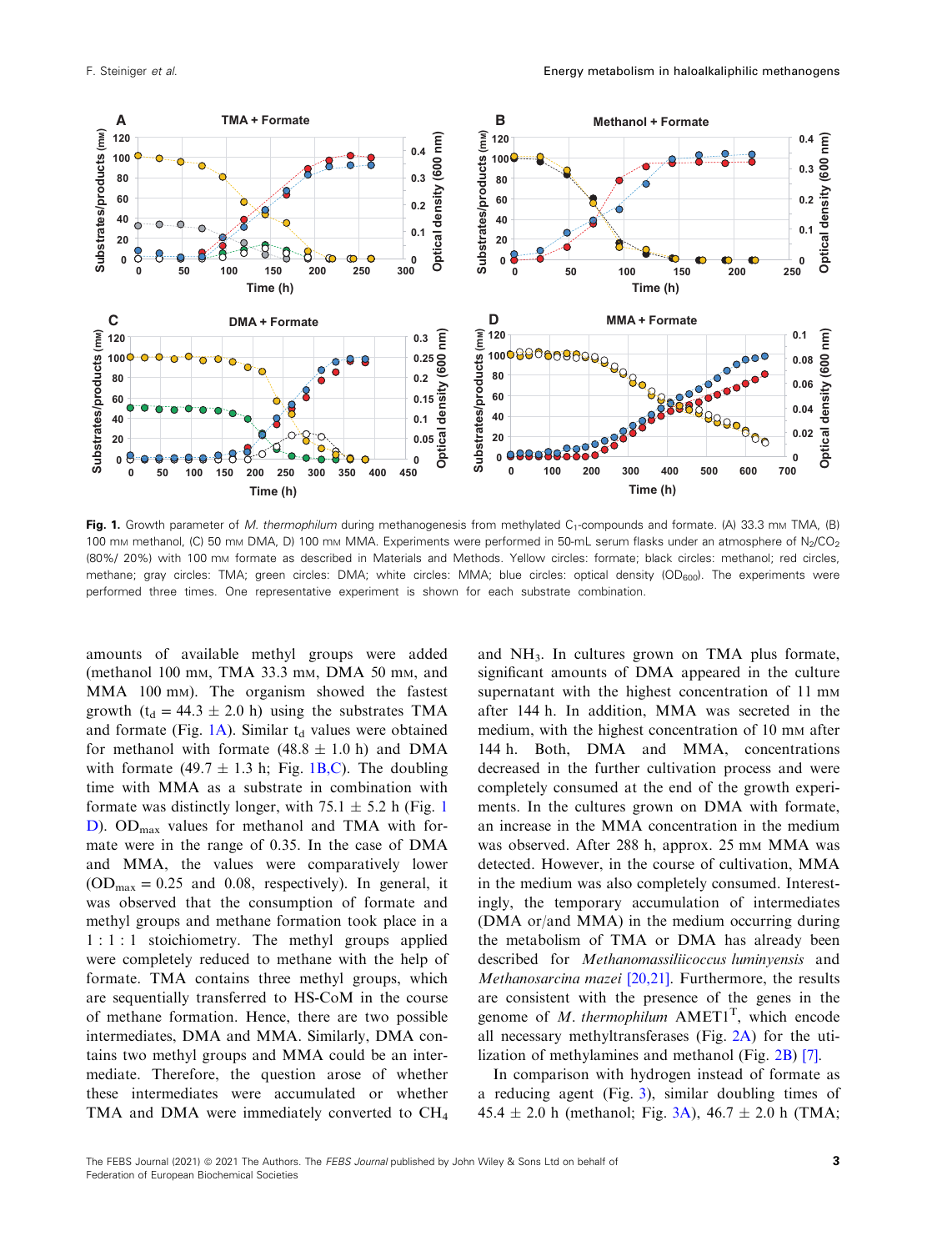<span id="page-4-0"></span>

Fig. 2. Methyl group transfer from methylated substrates in M. thermophilum. (A) General scheme. Substrate: corrinoid methyltransferases (B-protein) forward methyl groups from the substrate to a corrinoid-containing methyl-accepting protein (C-protein). From the methylated corrinoid proteins, the methyl moieties are transferred to HS-CoM as catalyzed by corrinoid: coenzyme M methyltransferases (A-protein). (B) Localization of genes according to Ref. [\[7](#page-13-0)]. B and C-proteins are substrate specific and are encoded by the genes mtaB/C for methanol, mttB/C for TMA, mtbB/C for DMA, and mtmB/C for MMA utilization. There a two types of A-proteins, MtaA and MtbA, which use MtaC and MttC, MtbC or MtmC for methylation of HS-CoM, respectively. Contig 2—mttB: OUJ19433.1/OUJ19434.1; mttC: WP\_086636534.1; mtaA1: WP\_086636593.1. Contig 3—mtbC1: WP\_086636757.1; mtmB: OUJ18809.1/ OUJ18808.1; mtmC: WP\_086636534.1; mtbB: OUJ19071.1/ OUJ19070.1; mtbC2: WP\_086637115.1; mtaB1: WP\_086637136.1; mtaC1:WP\_086637137.1; mtaA2: WP\_086637345.1. Contig 4: mtbA1: WP\_161490776.1; mtaC2: WP\_086637445.1; mtaB2: WP\_086637136.1, mtbC3: WP\_086637468.1. Contig 5: mtbA2: WP\_143406904.1. Methyltransferases (B-proteins) initiating methanogenesis from TMA, DMA, and MMA possess a novel residue, pyrrolysine, which is encoded by a single amber(UAG) codon (blue arrow).

Fig. [3B](#page-5-0)),  $49.0 \pm 1.2$  h (DMA; Fig. [3C\)](#page-5-0), and 94.3  $\pm$  1.0 h (MMA; Fig. [3D](#page-5-0)) were obtained. The consumption of the methyl groups and the release of methane also occurred in equimolar ratios. For growth on TMA and DMA, the data likewise showed that the intermediates DMA and MMA were released into the medium to a similar extent as in the cultures with formate and were subsequently completely consumed. Interestingly, the growth yields were significantly lower than in the cultures with formate, with  $OD_{max}$  values of 0.23 (methanol and TMA), 0.125 (DMA), and 0.05 (MMA).

#### Analysis of enzymes involved in the respiratory chain of M. thermophilum

The growth analysis shown above and the data of Sorokin *et al.* [\[7](#page-13-0)] and Borrel *et al.* [\[22\]](#page-13-0) led to the hypothesis that the energy conservation of M. thermophilum is dependent on a respiratory chain consisting of a hydrogenase, a formate dehydrogenase, and a heterodisulfide reductase. It is predicted that the  $H_2$ -dependent membrane-bound electron transport is catalyzed by the

hydrogenase VhoGAC and the heterodisulfide reductase HdrDE, which reduces CoM-S-S-CoB. If formate serves as the electron donor, it is most likely that the membrane-bound formate dehydrogenase FdhGHI oxidizes the electron donor, and the electrons are then transported via an unknown electron carrier in the membrane to the heterodisulfide reductase, which reduces the final electron acceptor CoM-S-S-CoB to coenzyme M and coenzyme B.

To prove the presence of the three key enzyme complexes in M. thermophilum biochemically, we tested the activity of membrane preparations with respect to the oxidation of formate and  $H<sub>2</sub>$  and the reduction of heterodisulfide using the artificial electron carrier methyl viologen (MV, Table [1\)](#page-5-0). We detected a total Vho activity of 20.0  $\pm$  0.3 U mg membrane protein<sup>-1</sup>.

To measure FdhGHI activity, the gas atmosphere was  $N_2$ , formate served as electron donor, and MV was added as an electron acceptor. In membrane fractions of M. thermophilum, an FdhGHI activity of 5.9  $\pm$  0.1 U mg protein<sup>-1</sup> was observed. To examine the activity of the HdrDE complex in the membrane, the natural electron acceptor CoM-S-S-CoB was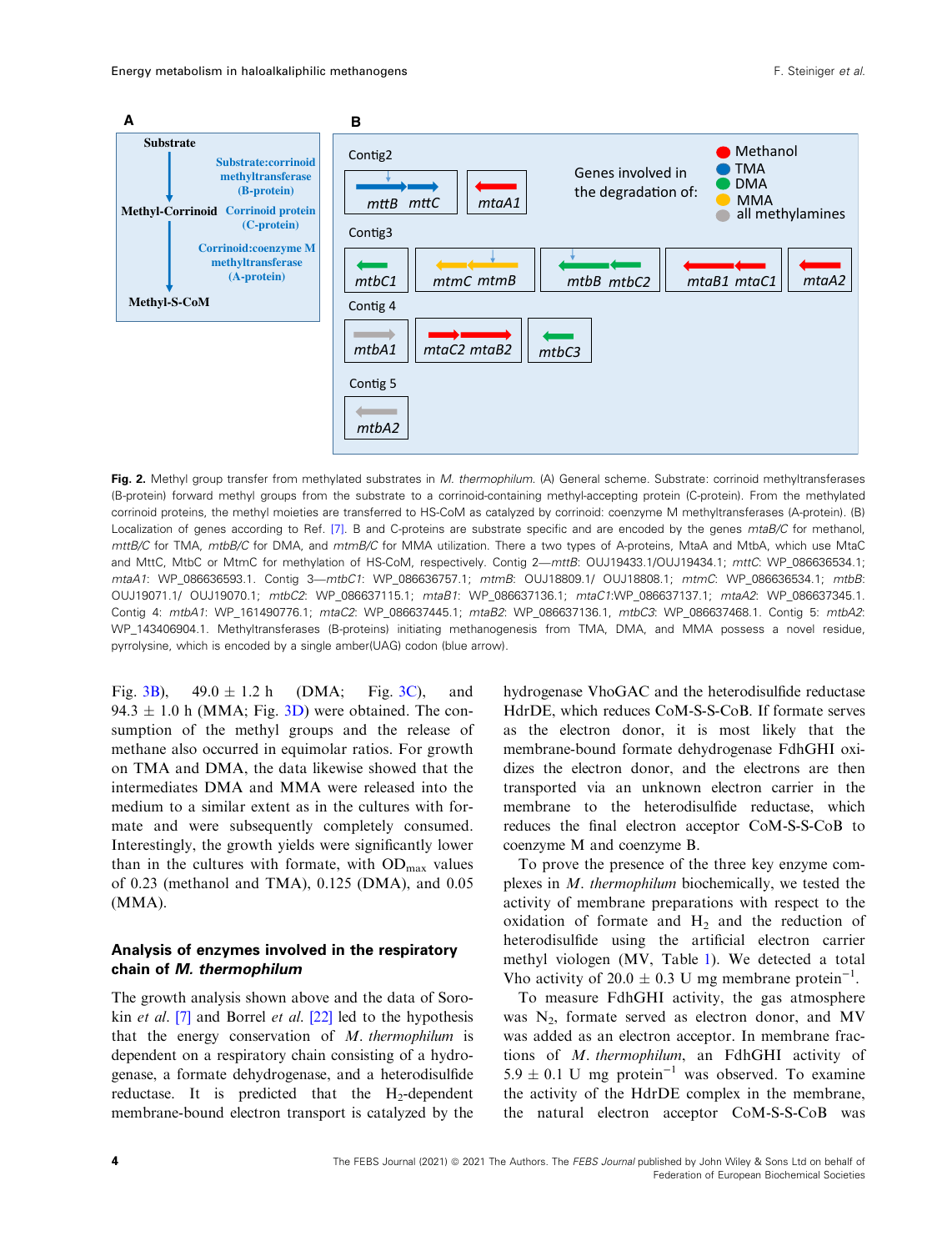<span id="page-5-0"></span>

Fig. 3. Growth parameters of M. thermophilum grown on methanol and methylamines with  $H_2$  as reducing agent. (A) 100 mm methanol. (B) 33.3 mm TMA. (C) 50 mm DMA. (D) 100 mm MMA. Experiments were performed in 50-mL serum flasks under an atmosphere of  $H_2$  as described in Materials and Methods. Black circles: methanol; red circles, methane; gray circles: TMA; green circles: DMA; white circles: MMA; blue circles: optical density  $OD_{600}$ ). The experiments were performed three times. One representative experiment is shown for each substrate combination.

Table 1. Specific activities of enzymes involved in membranebound electron transfer.

|               | Electron<br>donor | Electron<br>acceptor | DPI <sup>a</sup> | Specific activity <sup>b,c</sup><br>$(U \cdot mg^{-1})$ membrane<br>protein) |
|---------------|-------------------|----------------------|------------------|------------------------------------------------------------------------------|
| FdhGHI        | Formate           | MV                   |                  | $5.9 + 0.1$                                                                  |
| FdhGHI        | Formate           | <b>MV</b>            | $\ddot{}$        | $5.9 + 0.2$                                                                  |
| <b>VhoGAC</b> | H2                | MV                   |                  | $20.0 + 0.3$                                                                 |
| <b>VhoGAC</b> | H2                | <b>MV</b>            | $^{+}$           | $20.2 + 0.3$                                                                 |
| HdrDE         | MV <sub>rad</sub> | CoM-S-S-CoB          |                  | $3.3 + 0.2$                                                                  |
| HdrDE         | MV <sub>rad</sub> | CoM-S-S-CoB          | $\div$           | $3.4 + 0.2$                                                                  |

<sup>a</sup>1 µmol <sub>\*</sub> mg membrane protein<sup>-1</sup> diphenyleneiodonium chloride (DPI) was added as indicated.; <sup>b</sup>Assay conditions for FdhGHI and VhoGAC: pH 9.5, 2 M NaCl; assay conditions for Hdr: pH 8.5, 2 M KCl.; <sup>c</sup>The experiments were performed three times.

added. Reduced methyl viologen  $(MV_{red})$  was used as an artificial electron donor. The specific activity for CoM-S-S-CoB reduction in the membrane preparations was  $3.3 \pm 0.2$  U mg protein<sup>-1</sup> (Tab. 1). These results strongly indicated that all expected enzymes are catalytically active in the membrane compartment of M. thermophilum.

For a detailed analysis of the individual enzymes and to get an impression of their adaptation to the natural habitat of M. thermophilum, we analyzed the enzymes with regard to their dependence on pH (Fig. [4A-C\)](#page-6-0) and ions (Fig. [4D-F](#page-6-0)). The organism was isolated from a hypersaline soda lake and is an obligate haloalkaliphilic methanogen, with an optimum growth at pH 9.5–9.8 and 4 M total  $Na<sup>+</sup>$  [[7](#page-13-0)]. The catalytic subunits of the hydrogenase (VhoA) and the formate dehydrogenase (FdhH) are most likely oriented toward the extracellular space [[23](#page-13-0)–[25](#page-13-0)] and thus exposed to the conditions in the natural habitat. In contrast, the catalytic subunit of heterodisulfide reductase (HdrD) is located at the cytoplasmic side of the cytoplasmic membrane. In addition, the organism accumulates about 2.2 M KCl in the cytoplasm due to its most probable 'salt-in' osmoprotection strategy [[7,8\]](#page-13-0). Therefore, analysis of the pH optimum was performed at a salinity of 2 M NaCl and 2 M KCl, respectively. The highest hydrogenase activity  $(31.2 \pm 8.3 \text{ U} \text{ mg protein}^{-1})$  was detected at a pH value of 9.5 and 2 M NaCl (Fig.  $4B$ ). The activity was about 20% lower when KCl was used instead of NaCl in the buffer. The analysis of the optimal ion concentration was therefore carried out with NaCl at a pH of 9.5. The highest activity of 46.9  $\pm$  7.4 U mg protein<sup>-1</sup> was obtained with 1 M NaCl (Fig. [4E](#page-6-0)). However, even with 0 M and 2 M NaCl, more than 63% of the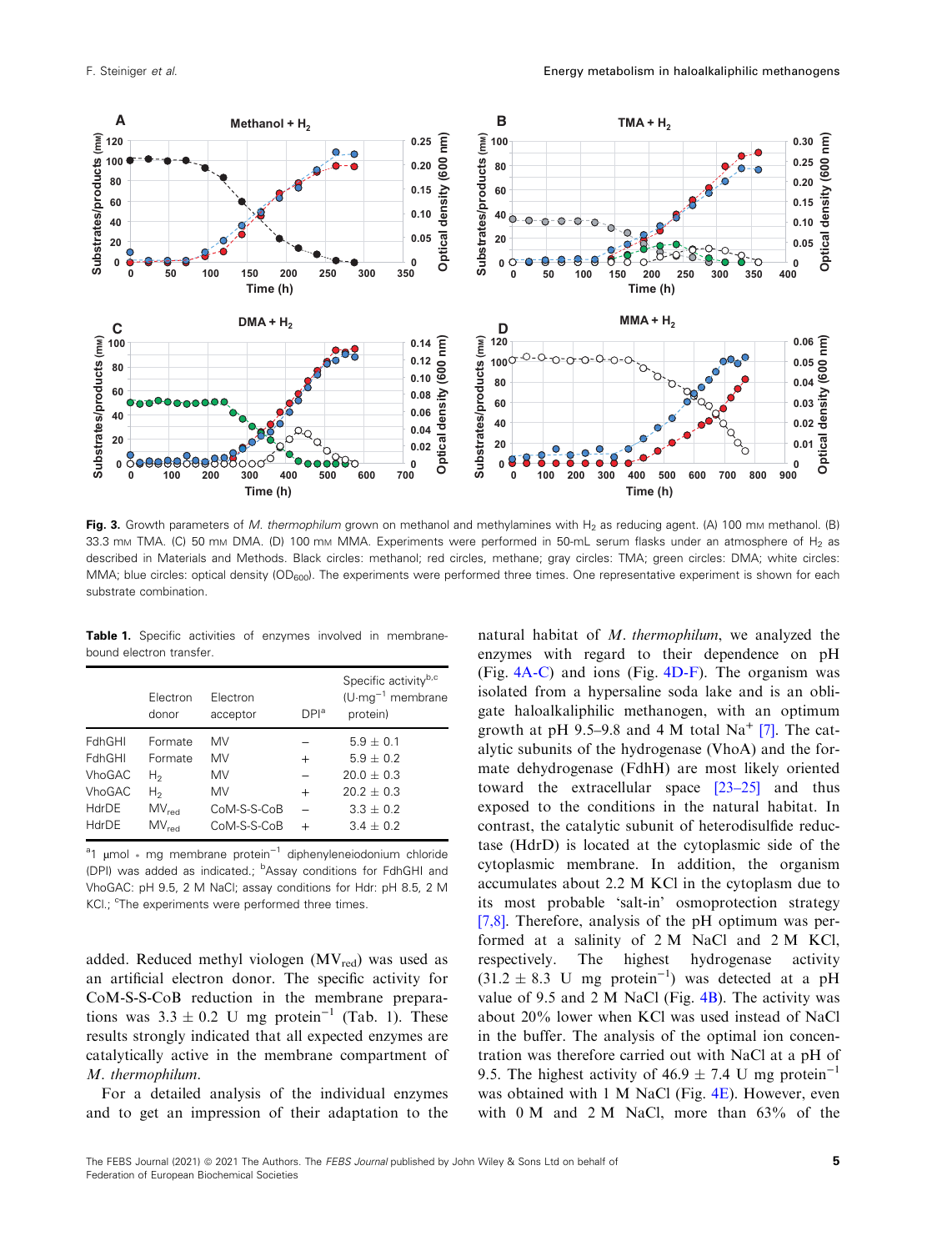<span id="page-6-0"></span>

Fig. 4. Adaption of Vho, Fdh, and Hdr from M. thermophilum toward pH and salinity. Analysis was performed with the artificial electron carrier MV in rubber-stoppered anaerobic glass vials (material and methods). For hydrogenase activity determination, the gas atmosphere was molecular hydrogen, whereas Fdh and Hdr activity was measured under a nitrogen atmosphere. (A) FdhGHI activity; (B) VhoGAC activity; (C) HdrDE activity. Orange bars, assays with 2 M NaCl; blue bars, assays with 2 M KCl. (D) FdhGHI activity (pH 9.5); (E) VhoGAC activity (pH 9.5); (F) HdrDE activity (pH 8.5). The values represent the average of three different experiments using different membrane preparations. Standard deviations are indicated by error bars.

maximum activity was still present. Using 4 M NaCl, 40% of the maximum activity was observed. FdhGHI showed the highest specific activity at a pH of 9.5 in the presence of 2 M NaCl (Fig. 4A). Formate oxidation was slightly lower with 2 M KCl instead of NaCl. Therefore, the activity tests were carried out with NaCl at a pH value of 9.5. Interestingly, the specific activity was highest in the absence of NaCl (20.5  $\pm$  4.2) U mg protein−<sup>1</sup> ) and decreased with increasing ion concentration (Fig. 4D). However, it should be noted that even at a NaCl concentration of 4 M, 34% of the maximum activity was still present. In summary, the enzymes were well adapted to the natural physicochemical conditions and showed adaptation to a wide range of ion concentrations.

HdrDE showed its highest activity at a pH value of 7.5 with  $10.7 \pm 1.4$  U⋅ mg protein<sup>-1</sup> in the presence of 2 M KCl (Fig. 4C). Even at a pH of 8.5, about  $50\%$ of the activity was still present. The enzyme activity was higher with potassium chloride than with sodium chloride. At pH 7.5, the specific activity with 2 M potassium chloride was about 40% higher than with 2 M sodium chloride. Therefore, the analysis of the salt dependence was carried out with potassium chloride at a pH of 8.5 (Fig.  $4F$ ). The highest activity was obtained with 3 M KCl (3.8  $\pm$  0.4 U mg protein<sup>-1</sup>). With 2 and 4 M KCl, about 50% of the activity was still present. The higher activities with KCl compared with NaCl probably represent an adaptation to the concentration of 2.2 M KCl in the cells and is an

additional confirmation of the proposed haloarchaeal type of osmoprotection in Methanonatronarchaeum [[7](#page-13-0)].

## Analysis of H<sub>2</sub>: CoM-S-S-CoB and formate: CoM-S-S-CoB oxidoreductase

To analyze the electron transfer between the enzymes described above, the entire membrane-bound electron transport from  $H_2$  or formate to CoM-S-S-CoB was analyzed (Fig. [5\)](#page-7-0). The  $H_2$ : CoM-S-S-CoB oxidoreductase system, already described in other species such as *Methanosarcina mazei* [[12](#page-13-0)], was measured under an  $H_2$ atmosphere after adding CoM-S-S-CoB as electron acceptor. Thiol formation proceeded with a velocity of 784  $\pm$  51.4 nmol mg<sup>-1</sup>·min<sup>-1</sup> in the presence of H<sub>2</sub>. Hence,  $392 \pm 25.7$  nmol CoM-S-S-CoB was reduced per min and mg membrane protein. The reaction only took place whether membranes, CoM-S-S-CoB, and molecular hydrogen were present (Fig. [5\)](#page-7-0).

Thiol production from the reduction in CoM-S-S-CoB with formate as electron donor was also measured with a rate of  $369 \pm 35$  nmol mg<sup>-1</sup>·min<sup>-1</sup> under an N<sub>2</sub> atmosphere (Fig. [5](#page-7-0)). Therefore,  $184.5 \pm 17.5$ nmol CoM-S-S-CoB was reduced per min and mg membrane protein. The formation of thiols was only observed in the complete assay with membranes, CoM-S-S-CoB, and formate. The results confirmed the presence of the novel formate: CoM-S-S-CoB oxidoreductase system in the membranes of M. thermophilum. This system, which has been experimentally proven for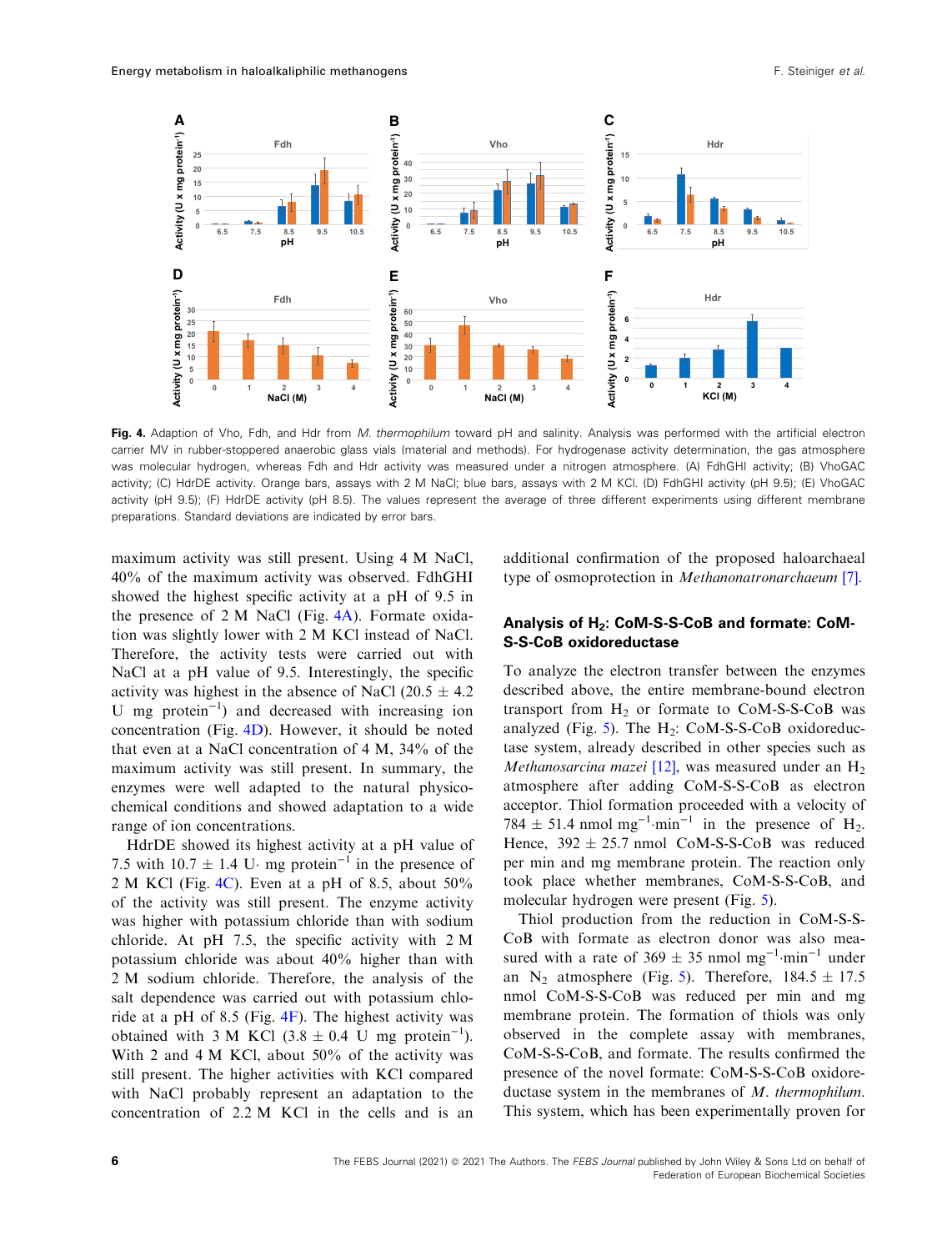<span id="page-7-0"></span>

Fig. 5. Electron transport from  $H_2$  or formate to CoM-S-S-CoB in M. thermophilum. The complete assay contained 200 µL 100 mm Tris/HCl buffer (pH 8.5, 2 M NaCl), 5 mm CoM-S-S-CoB, and 50 µg membrane protein. Blue circles: Complete assay with 10 mm formate, membranes, and CoM-S-S-CoB. Red circles: Complete assay with  $H_2$ , membranes, and CoM-S-S-CoB. Green circles: Formate and H<sub>2</sub> omitted. White circles: Membranes omitted. Yellow circles: CoM-S-S-CoB omitted. The values represent the average of three different experiments using different membrane preparations. Standard deviations are indicated by error bars.

the first time, distinguishes the organism from all other known methanogenic archaea and represents a unique feature of the class Methanonatronarchaeia.

We also tested diphenyleneiodonium chloride (DPI) for its effect on membrane-bound electron transport. DPI is a potential inhibitor of flavoproteins and low potential cytochromes (Fig. 6) [[26,27](#page-14-0)]. DPI is also an analogue of methanophenazine and blocks electron flow in membranes of *Methanosarcina mazei* [\[28\]](#page-14-0). The electron transport within the  $H_2$ : CoM-S-S-CoB and formate: CoM-S-S-CoB oxidoreductase of M. thermophilum was also inhibited by DPI (Fig.  $6$ ). With 0.1 µmol DPI per mg membrane protein, the thiol formation rate decreased by 45% (formate) and 33%  $(H<sub>2</sub>)$  compared to the activity without DPI. In the presence of 1.0 µmol DPI mg protein<sup>-1</sup>, the residual activity was only 14% and 12%, respectively. In contrast to the overall electron transport, the activity of the FdhGHI and VhoGAC with MV as electron acceptor was not inhibited by DPI. This was also true for electron transfer from  $MV_{red}$  to CoM-S-S-CoB as catalyzed by HdrDE (Tab. 1). This effect is due to the process of electron transport within the enzyme complexes and is explained in detail in the Discussion.

To further verify that a MPhen derivative is the potential soluble electron carrier in the membranes of M. thermophilum, we performed additional photometric



Fig. 6. Influence of DPI on electron flow in the respiratory chain of M thermophiles. Reaction assays contained 200 uL 100 mm Tris/ HCl buffer (pH 8.5, 2 M NaCl), 5 mm heterodisulfide, and 50 ug membrane protein. After the addition of DPI (as indicated) and incubation for 5 min, the reaction was started by gassing with  $H_2$ or by the addition of 10 mm formate. 100% activity corresponded to  $360 \pm 17$  nmol and  $269 \pm 21$  nmol CoM-S-S-CoB reduction per min and per mg membrane protein with  $H_2$  and formate as electron donor, respectively. The experiment was conducted in triplicate using different membrane preparations. Standard deviations are indicated by error bars. Blue bars,  $H_2 + CoM-S-S-$ CoB. Orange bars, formate + CoM-S-S-CoB.

enzyme assays with the MPhen analogue 2-hydroxyphenazine (OH-Phen). The compound is reasonably soluble in water and is an excellent analogue to MPhen in enzymatic assays [\[28](#page-14-0)]. The electron transfer from formate or hydrogen to OH-Phen in the presence of membranes of M. thermophilum proceeded with a rate of  $1.4 \pm 0.6$  U mg protein<sup>-1</sup> (formate) and  $9.6 \pm 2.0$  U mg protein<sup>-1</sup> (H<sub>2</sub>), respectively (Fig. [7A](#page-8-0)/B). After complete consumption of formate, reduced OH-Phen was almost completely reoxidized upon the addition of heterodisulfide with a specific activity of  $0.6 \pm 0.2$  U mg protein<sup>-1</sup> (Fig. [7B](#page-8-0)). As shown above for the entire electron transport chain, DPI also inhibited the reaction of the single enzymes with OH-Phen (not shown).

#### **Discussion**

In addition to the triple extreme growth conditions (high salt, high pH, moderately high temperature), members of the new class Methanonatronarchaeia show some further special features. For example, the genes for the oxidative branch of methanogenesis are incomplete. Thus, the membrane-bound methyltransferase (Mtr) and the formyl-methanofuran dehydrogenase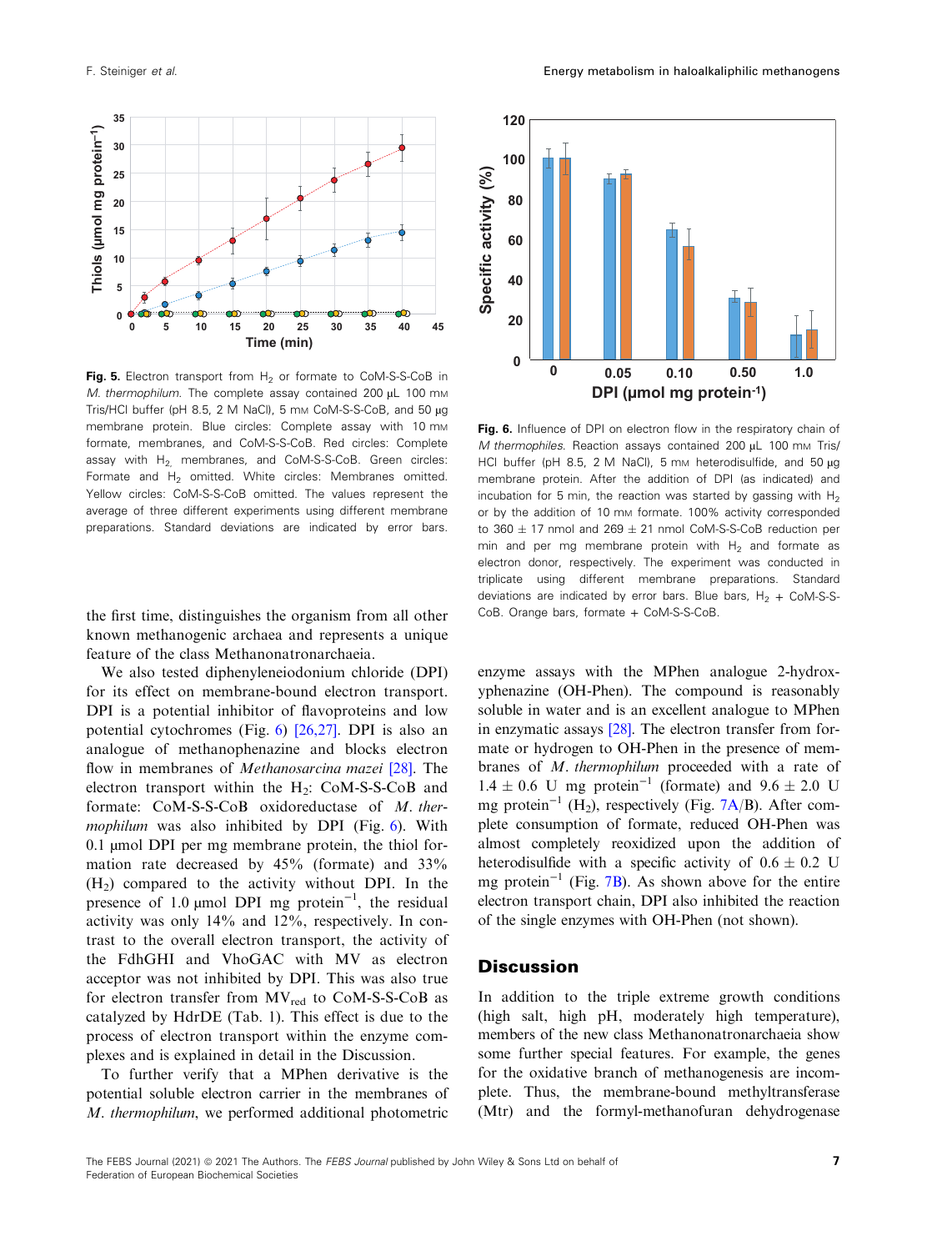<span id="page-8-0"></span>

Fig. 7. Membrane-bound electron transport in M. thermophilum with OH-Phen. (A) Reduction in OH-Phen by VhoGAC in the presence of H<sub>2</sub> and reoxidation by HdrDE. (B) Reduction in OH-Phen by FdhGHI in the presence of formate and reoxidation by HdrDE. The complete assay contained 700 µL 100 mm Tris/HCl buffer (pH 8.5, 2 M NaCl, 5 mm dithiothreitol, 1 µg/mL resazurin), 200 µm OH-Phen, and 7.5 µg membrane protein. Detailed assay conditions are described in Materials and Methods. Arrow 1: Addition of 50 µm formate or H<sub>2</sub>. Arrow 2: Addition of CoM-S-S-CoB. The experiment was conducted in triplicate using different membrane preparations. One representative experiment is shown.

(Ftr) are missing. The soluble heterodisulfide reductase HdrABC is also absent [\[7\]](#page-13-0). Hence, there are some major differences to the previously known methanogenic archaea, and the investigation of the energy metabolism is of special interest. Based on this, we performed experiments to elucidate the mechanisms of ATP synthesis of M. thermophilum  $AMET1<sup>T</sup>$ , the type strain of the genus Methanonatronarchaeum.

Methanogenic archaea can be divided into two major groups based on their energy conservation. Members of the order Methanosarcinales possess a membrane-bound respiratory chain, with cytochromes, MPhen, and several membrane-bound enzymes, which translocate ions  $(H<sup>+</sup>$  or Na<sup>+</sup>) across the cytoplasmic membrane and generate an electrochemical ion gradient  $(\Delta \mu_H^+$  and  $\Delta \mu_{Na}^+)$  [\[3,12\]](#page-13-0). In contrast, obligate CO2-reducing methanogens lack cytochromes and membrane-bound electron transport chains [[13,29](#page-13-0)]. In these methanogenic archaea, only the membranebound methyltransferase is directly involved in the formation of a  $\Delta \mu_{\text{Na}}$ <sup>+</sup> [\[29\]](#page-14-0). Fd<sub>red</sub>, necessary for the endergonic reduction in  $CO<sub>2</sub>$ , is provided by an electron bifurcating reaction of a soluble heterodisulfide reductase (HdrABC) and a cytoplasmic hydrogenase (MvhAGD) [\[30\]](#page-14-0). Another group of methanogens forms methane from the  $H_2$ -dependent reduction in methylated  $C_1$ -compounds [[15](#page-13-0)]. One example is Methanosphaera stadtmanae [[17](#page-13-0)], which uses the  $HdrABC/$  MvhAGD complex for  $Fd_{red}$  production.  $Fd_{\text{red}}$  is then reoxidized by the multisubunit hydrogenase Ehb in the membrane, forming  $H_2$  and an electrochemical ion gradient [\[13\]](#page-13-0). Hence, the mode of energy

conservation in Methanosphaera stadtmanae resembles the one in obligate  $CO<sub>2</sub>$ -reducing methanogens. In principle, also M. thermophilum performs an  $H_2$ dependent reduction in methylated  $C_1$  substrates for methanogenesis; however, the processes for the formation of an electrochemical ion gradient are totally different compared with Methanosphaera stadtmanae. The biochemical data presented here showed that M. thermophilum contains an active membrane-bound hydrogenase (VhoGAC) and an active heterodisulfide reductase (HdrDE) (Figs [8](#page-9-0) and  $9A/B$  $9A/B$ ), which are highly homologous to the corresponding enzymes from Methanosarcina species. In addition to VhoGAC, M. thermophilum contains genes encoding a membrane-bound multisubunit hydrogenase complex, which is distantly related to NADH dehydrogenases. In contrast to VhoGAC, this hydrogenase possibly provides  $Fd_{\text{red}}$  for anabolism [\[15\]](#page-13-0).

In Methanosarcina mazei and Methanosarcina barkeri, VhoGAC and HdrDE constitute an electron transport system that is referred to as  $H_2$ : heterodisulfide oxidoreductase (Eqn 1).

$$
H_2\!+\!CoM\!-\!S\!-\!S\!-\!CoB\!\rightarrow\! HS\!-\!CoM\!+\!HS\!-\!CoB
$$

$$
(\Delta G^{0} = -51.9 \,\mathrm{kJ \cdot mol^{-1}}) \tag{1}
$$

The hydrogenase consists of the subunits VhoGA and contains several FeS centers and the Ni/Fe center, which is responsible for  $H_2$  oxidation. The membraneintegral subunit VhoC contains heme b and transfers electrons to the natural electron carrier MPhen (Figs [8](#page-9-0)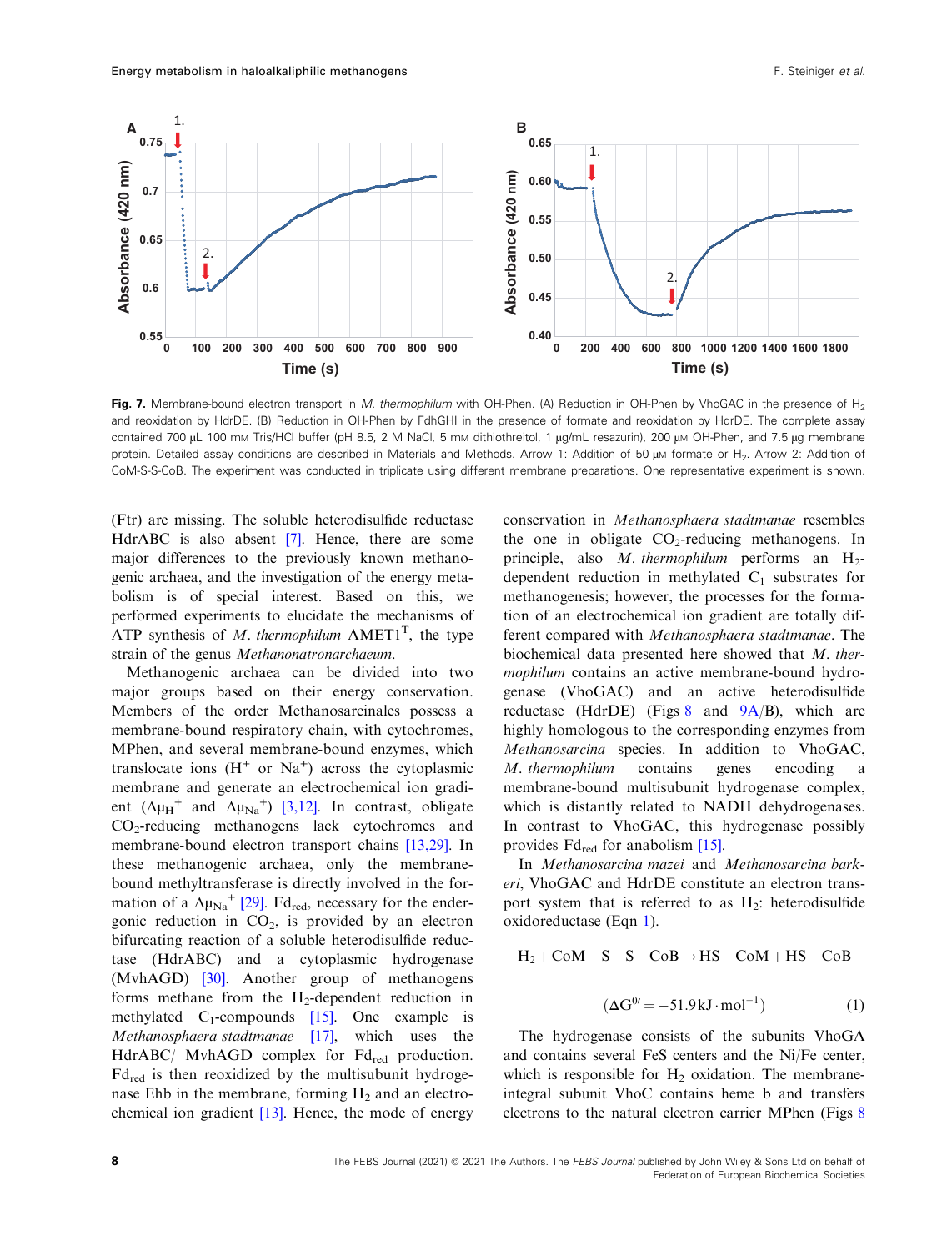<span id="page-9-0"></span>

Fig. 8. Tentative membrane-bound electron transport chain in M. thermophilum. Blue arrows show the pathway of electron transport within the respiratory chain. Red arrows indicated the inhibition of heme b groups by DPI. Grew arrows represent the sites of MV reduction and MV<sub>red</sub> oxidation. The subunits of the complexes are indicated in blue. Based on the postulated reaction mechanisms of the enzymes, it is concluded that an electrochemical proton gradient is established. However, the H<sup>+</sup> gradient could be converted to a Na<sup>+</sup> gradient with the help of a Na<sup>+</sup>/H<sup>+</sup>-antiporter. MGD, molybdopterin-guanine dinucleotide. FeS, iron-sulfur cluster. NiFe, nickel-iron cluster. Protein numbers: VhoGAC, WP\_086636999 - WP\_086637001; FdhGhI, WP\_201721220.1, WP\_086636543.1, WP\_086636545.1; HdrDE, WP\_086637509— WP\_086637510.

and [9](#page-10-0) A). In the course of the reaction, two protons are translocated across the cytoplasmic membrane [\[12,31](#page-13-0)]. Genetic and biochemical data support the assumption that VhoA is cotranslocated with VhoG across the cytoplasmic membrane [\[23](#page-13-0)]. Therefore, it is most likely that the active center of the enzyme is located at the periplasmic side of the membrane [\[24,32\]](#page-13-0). The heterodisulfide reductase catalyzes the final step in the anaerobic respiratory chain of Methanosarcina species. The HdrDE enzyme is firmly integrated into the membrane by the cytochrome b-containing subunit HdrE. The HdrD subunit forms the catalytic center at the cytoplasmic side of the membrane (Fig. [9B](#page-10-0)) [\[33,34](#page-14-0)]. This reaction involves the two-electron reduction in CoM-S-S-CoB to the free thiols HS-CoB and HS-CoM [\[35\]](#page-14-0). Electrons are provided by reduced MPhen (MPhen $_{\text{red}}$ ), which are transferred via the heme groups of HdrE to the catalytic site of HdrD. This reaction is also coupled to a transfer of  $2H^+/2e^-$  (Fig. 8).

In addition to  $H_2$ , M. thermophilum can use formate as electron donor for the heterodisulfide reduction.

$$
HCOOH + CoM-S-S-CoB \rightarrow CO2+
$$

$$
HS - CoM + HS - CoB(\Delta G^{0'} = -53.4 \text{ kJ} \cdot \text{mol}^{-1})
$$
 (2)

The key enzyme is a membrane-bound Fdh, which is well described in several bacteria. Formate dehydrogenase N from, for example, E. coli consists of the three subunits

FdnG, FdnH, and FdnI. FdnG forms the catalytic site containing FeS clusters and two molecules of molybdopterin-guanine dinucleotide (MGD) as prosthetic groups [\[25,36](#page-13-0)]. In some organisms, such as Clostridium thermoaceticum or Campylobacter jejuni, molybdate is replaced by tungstate [\[37,38](#page-14-0)]. The FdnH subunit coordinates four [4Fe-4S] clusters that mediate electron transfer from FdnG to FdnI. FdnI is a membrane-bound b-type cytochrome that transfers electrons to menaquinone [[25,36\]](#page-13-0). In *M. thermophilum* homologues, subunits are present encoded in one cluster, and amino acids for binding of the prosthetic groups are conserved (Figs 8 and [9C](#page-10-0)). In some hydrogenotrophic methanogenic archaea, cytoplasmic forms of formate dehydrogenase were described, which transfer electrons to  $F_{420}$  [[39](#page-14-0)–[42\]](#page-14-0). Other soluble formate dehydrogenases are coupled to the HdrABC complex and are involved in  $Fd_{red}$  formation [[43](#page-14-0)–[45\]](#page-14-0). Hence, cytoplasmic formate dehydrogenases play an important role in obligate hydrogenotrophic methanogens (reduction of  $F_{420}$ ,  $Fd_{ox}$ , or CoM-S-S-CoB [\[13\]](#page-13-0)), but none of these cytoplasmic enzymes is involved in respiratory electron transport.

The data presented here indicate that M. thermophilum possesses very similar electron transport systems and ion translocating enzymes (Fig. 8) as described for M. mazei (VhoGAC, HdrDE) and E. coli (FdnGHI): (a) DNA sequence analysis and amino acid sequence alignments revealed that all enzymes mentioned above show high similarities to the corresponding enzymes from  $M$ . mazei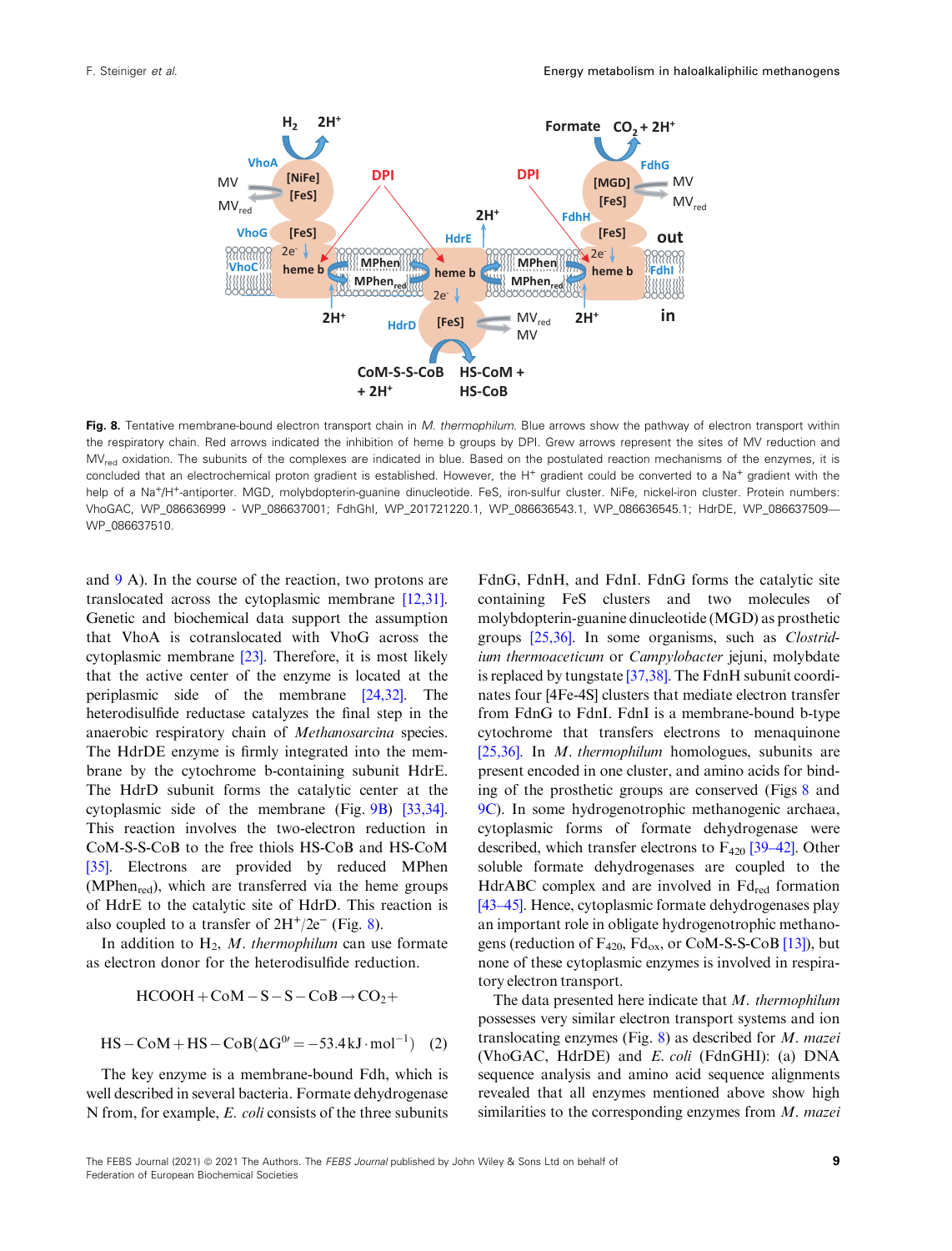<span id="page-10-0"></span>

Fig. 9. Predicted structure and content of prosthetic groups in the respiratory complexes of M. thermophilum. (A) Vho hydrogenase, (B) heterodisulfide reductase, (C) formate dehydrogenase. The prediction of the overall structure and the coordinating amino acids is based on alignments with the corresponding enzymes from E. coli (FdnGHI, b1474—b1476), Methanosarcina mazei (VhoGAC, AAM32008— AAM32010), and Methanosarcina barkeri (HdrDE, AKJ40005—AKJ40006). [4Fe-4S], 4 iron, 4 sulfur clusters; Bis-MGD, molybdopteringuanine dinucleotide. The molybdate residue is coordinated by C189; NiFe, the catalytic nickel-iron cluster is covalently bound to the protein by the cysteine residues C64, C67, C575, and C554; noncubane [4Fe-4S], HdrD contains two unusual noncubane [4Fe-4S] clusters composed of fused [3Fe-4S]-[2Fe-2S] units sharing 1 iron and 1 sulfur. The heterodisulfide is clamped between the two noncubane [4Fe-4S] clusters and homolytically cleaved, forming HS-CoM and HS-CoB [\[35\]](#page-14-0); CM, cytoplasmic membrane.

and E. coli. Moreover, all amino acids are conserved, which are involved in the coordination of the essential prosthetic groups of VhoGAC, FdhGHI, and HdrDE (NiFe center, FeS clusters, heme groups, and MGD; Fig. 9). In addition, the signal peptide, which mediates the extracellular localization of VhoGA, is homologous. (b) In the presence of hydrogen and formate as electron donors and membranes of M. thermophilum, a reduction of about 390 and 190 nmol CoM-S-S-CoB min−<sup>1</sup> mg protein−<sup>1</sup> could be observed, respectively. This value is comparable with respiratory electron transport activities in other methanogens such as Methanosarcina mazei, Methanolobus tindarius, and Methanomassiliicoccus lu-minyensis [[28,46\]](#page-14-0). (c) The use of the water-soluble MPhen analogue OH-Phen allowed a more detailed analysis of the electron transport system in  $M$ . thermophilum. It was shown that OH-Phen is reduced by molecular hydrogen and formate as catalyzed by the Vho hydrogenase and Fdh formate dehydrogenase. Furthermore, the membrane-bound Hdr was able to use OH-Phen<sub>red</sub> as

electron donor for the reduction in CoM-S-S-CoB. The results clearly indicated that a MPhen derivative could be present and could serve as an electron carrier in the membrane of M. thermophilum. (d) The membrane-bound electron transport systems (formate: heterodisulfide oxidoreductase and  $H_2$ : heterodisulfide oxidoreductase) of M. thermophilum were inhibited by DPI. These effects are due to a complex interaction of DPI with the key enzymes of the electron transport chains. It was found that the reactions catalyzed by the Vho hydrogenase, formate dehydrogenase, and heterodisulfide reductase were inhibited by DPI. Interestingly, the  $H_2$ -dependent and formate-dependent MV reduction as catalyzed by Vho and Fdh present in washed membranes was unaffected by DPI, respectively. This was also true for the heterodisulfide reduction by reduced methyl viologen as catalyzed by HdrDE. As DPI and phenazines are structurally similar with respect to their planar configuration, we assume that the inhibitor is able to bind to positions where interaction between phenazines (OH-Phen and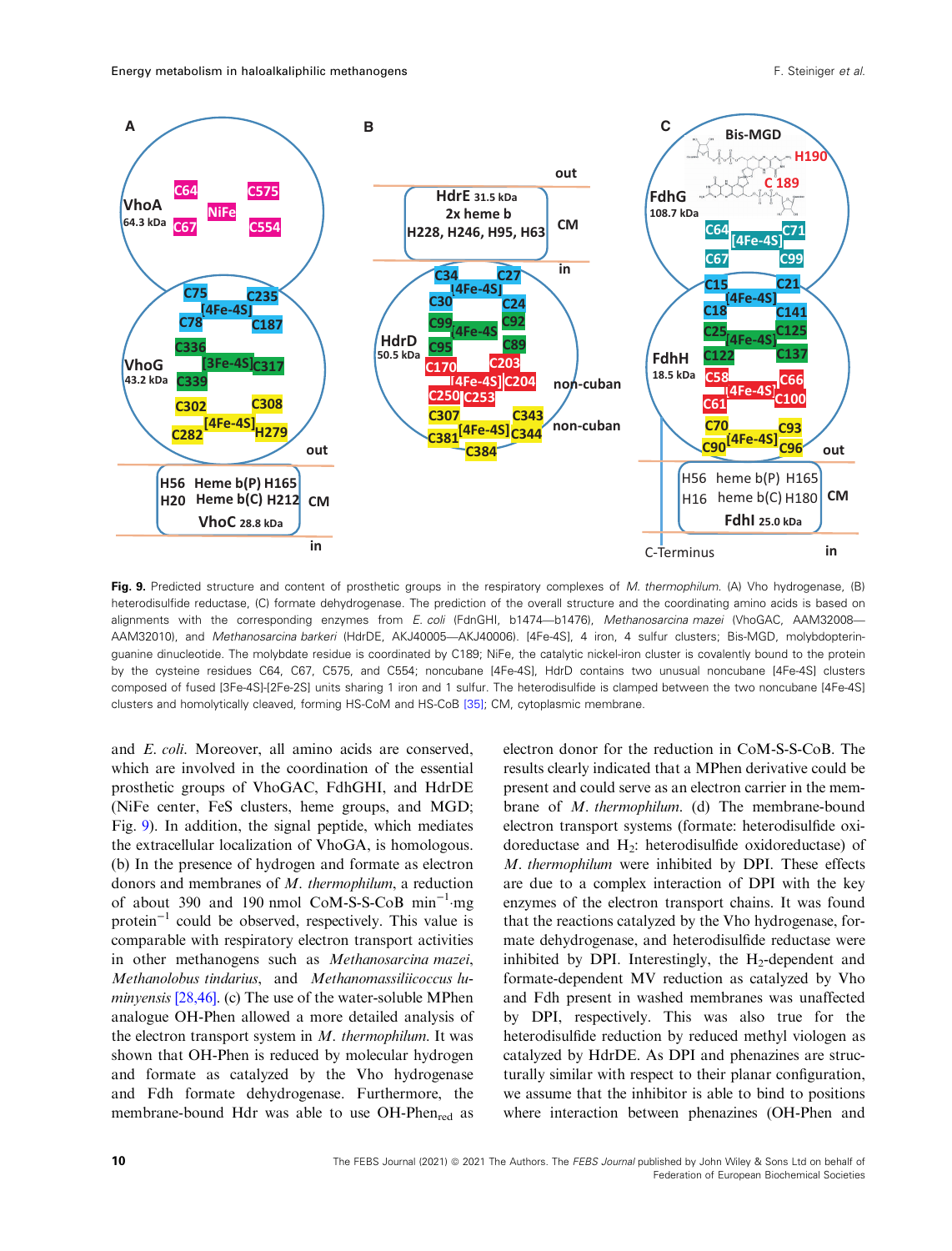MPhen) and cytochrome b subunits of the key enzymes (VhoC, FdhI, HdrE) takes place (Figs [8](#page-9-0) and [9](#page-10-0)) [\[28](#page-14-0)]. Since MV probably reacts directly with the FeS clusters of the catalytic subunits (VhoA, HdrD, and FdhG), electron transfer by DPI is not inhibited (Fig. [8](#page-9-0)). Again, these findings indicate that a phenazine derivate is the natural electron carrier responsible for electron transport from Vho/Fdh to Hdr. Our results are in line with the identification of a substance with a mass similar to MPhen in the membranes of M. thermophilum [[7](#page-13-0)].

Electron transport is coupled to the formation of an electrochemical ion gradient, which can be used by an  $A_1A_0$  ATP synthase for ATP synthesis [\[12](#page-13-0)]. In general, protons and sodium ions can function as coupling ions. From the proposed reaction scheme shown in Fig. [8](#page-9-0), it is obvious that VhoGAC and FdhGHI in M. thermophilum could translocate  $H^+$  by scalar proton transfer. The same might be true for HdrDE. Mechanistically, it is difficult to assume that the enzymes transfer sodium ions across the membrane. Accordingly, we performed a sequencebased analysis of the ATP synthase subunit c in  $M$ . thermophilum, which defines the coupling ion specificity of the enzyme (not shown). In accordance with our hypothesis, the corresponding gene does not encode a typical sodium ion binding motif but only a glutamate residue that is sufficient for  $H^+$  transport [\[47,48](#page-14-0)], indicating that an H<sup>+</sup>-dependent  $A_0A_1$ -ATP synthase is present in M. thermophilum. As a consequence, adaptive strategies are needed for intracellular pH homeostasis. Not much is known about these processes in haloalkaliphilic methanogens but one strategy could be the expression of a Na<sup>+</sup>/H<sup>+</sup> antiporter (OUJ19168.1-OUJ19176.1) that could contribute to ion homeostasis.

In summary, our experiments revealed that M. thermophilum possesses two variants of energy-conserving oxidoreductase systems in the membrane. These include the  $H_2$ : heterodisulfide reductase system, which has already been described in Methanosarcina species, as well as the novel formate: heterodisulfide oxidoreductase system, which is unique for representatives of the class Methanonatronarchaeia.

## Materials and methods

#### **Materials**

All chemicals and reagents were obtained from Sigma-Aldrich (Munich, Germany) or Carl Roth (Karlsruhe, Germany).

#### Strains and culture conditions

Methanonatronarchaeum thermophilum AMET1 (DSM 28684) was obtained from the German Collection of

Microorganisms and Cell cultures (Braunschweig, Germany). Growth experiments were performed in a modified complex medium based on Hippe et al. [\[49\]](#page-14-0) and Sorokin *et al.* [\[7\]](#page-13-0). The medium contains per liter:  $0.35 \text{ g } K_2\text{HPO}_4$ , 0.23 g KH<sub>2</sub>PO<sub>4</sub>, 0.5 g NH<sub>4</sub>Cl, 0.5 g MgSO<sub>4</sub> x 7H<sub>2</sub>O, 0.25 g CaCl<sub>2</sub> x 2 H<sub>2</sub>O, 116.9 g NaCl, 2 mg FeSO<sub>4</sub> x 7 H<sub>2</sub>O, 1 mL trace element solution (DSMZ 1369) [\[50\]](#page-14-0), 1 mL selenite tungstate solution (DSMZ\_Medium 385), 1 mL trace element solution SL-6 (DSMZ\_Medium 27), 2 g yeast extract, 2 g casein hydrolysate, 1 g Na acetate x  $3 H<sub>2</sub>O$ , and 106 g  $Na<sub>2</sub>CO<sub>3</sub>$ . The pH was adjusted to 9.5 with hydrochloric acid. Subsequently, the medium was filled in 50-mL or 500 mL serum flasks and gassed with  $N_2$  for 10 min. Before closing, the flasks were gassed with a mix of  $N_2$  (80%) and  $CO<sub>2</sub> (20%)$  for thirty seconds. After sterilization, 1 mL 10 x Wolin's vitamin solution (DSMZ Medium 141), 1 mL Hemin solution (DSMZ Medium 78), 250 µL FeS suspension (DSMZ Medium 1267), and 100  $\mu$ m sodium 2mercaptoethanesulfonate were added per liter. Subsequently, the methylated growth substrates were added in equal concentrations with respect to the number of methyl groups (33.3 mm TMA, 50 mm DMA, 100 mm MMA, 100 mM Methanol). 100 mM sodium formate was added for culture grown on formate. For growth with hydrogen, the serum flasks were gassed for one minute with 100% molecular hydrogen and an atmosphere of 200 kPa was adjusted. The gas phase was refreshed at regular intervals. Before inoculation, 1.5 mm cysteine and 0.5 mm sodium sulfide were added to the medium to remove residual oxygen. The cultures were incubated at 50 °C without agitation, and growth was observed by measuring the optical density  $(OD<sub>600</sub>)$  at regular intervals.

#### Quantification of methane, methylamines, methanol, and formate

The CH<sub>4</sub> concentration was quantified by gas chromatography (GC). From the headspace of the culture, samples with a volume of 5–50 µL were taken and injected into a gas chromatograph (PerkinElmer Clarus® 480, Rascon FFAP column  $25 \text{ m} \times 0.25 \text{ micron}$ , PerkinElmer, Waltham, MA, USA) with a flame ionization detector (FID). Measurements were performed at a detector temperature of 250 °C, an injector temperature of 150 °C, and a column temperature of 120 °C with  $N_2$  as carrier gas. Standards with a defined volume of methane were used as a reference.

TMA, DMA, and MMA consumption was analyzed in the medium. 500 µL samples were taken, and cells were removed by centrifugation. Subsequently,  $0.5\%$  (v/v)  $H_2O_2$ was added to the supernatant, and precipitates were removed by centrifugation. The further steps for the quantification of the three methylamines were performed as described by Krätzer et al. [\[21](#page-13-0)]. Methanol and formate were quantified via HPLC. The measurements were performed using an Aminex HPX-87H 300 mm × 7.8 mm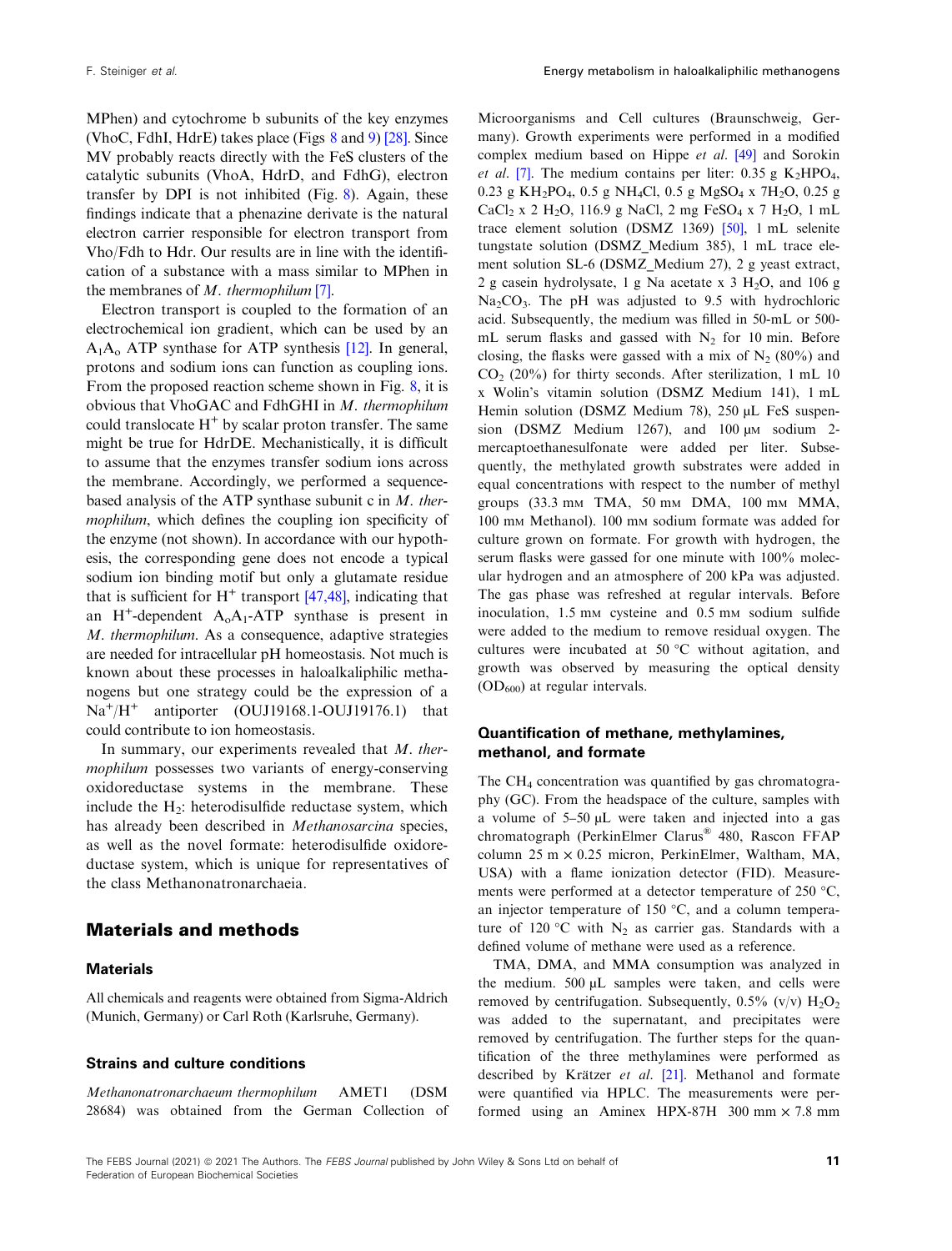column (Bio-Rad, Munich, Germany) with 5 mm  $H_2SO_4$  as eluent at  $65^{\circ}$ C and a flow rate of 0.6 mL min<sup>-1</sup>. For the preparation of samples, cells were removed by centrifugation from the medium and the supernatant was diluted in appropriate amounts with 5 mm  $H_2SO_4$ . Methanol and formate were quantified by standard curves.

## Preparation of membrane fractions from M. thermophilum

The preparation of cytoplasmic membrane from M. thermophilum was performed anaerobically in an anaerobic chamber (Coy laboratory products, Grass Lake, Michigan, USA) under  $N_2$  /  $H_2$  atmosphere (98% / 2%, v/v). Five 1 L cultures of M. thermophilum were grown on methanol or TMA with formate or  $H_2$  to the late exponential growth phase and were harvested by centrifugation (6000 g, 20 min, RT). The cell pellet was resuspended in a Tris/HCl buffer (100 mm Tris, 2 M NaCl, 5 mm dithiothreitol, 1 mg⋅L<sup> $-1$ </sup> resazurin, pH 8.5), lyzed by sonification, and centrifuged for 20 min at 11 000 g  $(4 °C)$  to remove the cell debris. The cell-free extract was ultracentrifuged at 150 000 g (2 h, 4  $^{\circ}$ C). The resulting supernatant was carefully removed, and the pellet was dissolved in the aforementioned Tris/HCl buffer. The ultracentrifugation step was repeated, the supernatant was discarded, and the membrane pellet was again homogenized in 1 mL Tris/HCl buffer. Membrane fractions were stored at −70 °C under a nitrogen atmosphere. The protein content was determined according to Bradford [\[51\]](#page-14-0).

#### Enzyme reactions

All enzyme activities were analyzed at 50 °C. The determination of thiol formation from CoM-S-S-CoB by membranes of M. thermophilum in the presence of formate (10 mM) or molecular hydrogen was performed under an atmosphere of molecular hydrogen  $(H_2$ -dependent CoM-S-S-CoB reduction) or  $N_2$  (formate-dependent CoM-S-S-CoB reduction) in 1-mL glass vials, filled with 200  $\mu$ L 100 mm Tris/HCl buffer, pH 8.5 containing 2 M NaCl and 1  $\mu$ g·mL<sup>-1</sup> resazurin. The buffer was reduced by titration with Ti(III)-citrate until resazurin turned colorless. After the addition of 50 µg membrane protein, the reaction was started with 5 mm CoM-S-S-CoB. To follow the reduction in CoM-S-S-CoB, aliquots of 5–20 µL were withdrawn and analyzed for thiol groups with Ellman's reagent as described [\[52](#page-15-0)]. DPI was solved in dimethyl sulfoxide and added as indicated in Fig. [6](#page-7-0).

Enzymatic activities in washed membranes (1–5 µg protein) were measured in anaerobic cuvettes containing 700  $\mu$ L buffer. For the analysis of H<sub>2</sub>-dependent MV reduction, the assay was performed under an atmosphere of  $H_2$ , using a 100 mm Tris/HCl buffer pH 9.5 supplemented with  $1 \mu$ g·mL<sup>-1</sup> resazurin, 2 M NaCl or 2 M KCl, and 5 mm

dithiothreitol. The reaction was started by the addition of 7 mm MV. Fdh activity was analyzed under an  $N_2$  atmosphere using the same buffer. The final concentrations of the electron acceptor MV and electron donor formate were 7 mM and 10 mM, respectively. For measurement of HdrDE, a 100 mm Tris/HCl buffer, pH 8.5 containing 2 M KCl, 5 mm dithiothreitol, and 1  $\mu$ g·mL<sup>-1</sup> resazurin were used. 7 mm MV was added and reduced by the addition of titanium citrate until an absorption of approximately 2.0 at 604 nm was reached. The reaction was started by the addition of membranes  $(1-5 \mu g)$  protein) and 100  $\mu$ M CoM-S-S-CoB. To determine the pH optima (Fig. [4A](#page-6-0)–C), a combined buffer system was used composed of Tris/HCl, MOPS, and glycine-HCl (50 mM final concentration each).

For measurements with OH-Phen, rubber-stoppered and N2-flushed glass cuvettes were utilized, which were filled with  $700 \mu L$  100 mm Tris/HCl, pH 8.5, containing 2 M KCl, 5 mm dithiothreitol, 1  $\mu$ g·mL<sup>-1</sup> resazurin, and 200  $\mu$ M OH-Phen. Washed membranes of M. thermophilum (7.5 µg protein) were added to the assay, which was started by adding 50  $\mu$ M formate or a stepwise addition of H<sub>2</sub>. When the electron donors were oxidized, 1 mm heterodisulfide was added and the oxidation of OH-Phen<sub>red</sub> was measured. Redox reactions with MV and OH-Phen were analyzed at 604 nm  $(\epsilon_{MV} = 13.6 \text{ mm}^{-1} \cdot \text{cm}^{-1})$  and at 420 nm  $(\epsilon_{OH}$  $_{\text{Phen}} = 2.9 \text{ mm}^{-1} \cdot \text{cm}^{-1}$ ), respectively.

Bioinformatic analysis of the enzyme complexes involved in the energy metabolism of  $M$ . thermophilum AMET1 was performed by BLASTp analysis [[53\]](#page-15-0) and alignment analysis (Clustal Omega) [[54\]](#page-15-0).

## Acknowledgements

The authors thank Natalie Thum-Schmitz (Institute of Microbiology and Biotechnology, University of Bonn, Germany) for technical assistance. UD was supported by the Deutsche Forschungsgemeinschaft (DE488/12- 2), and DYS was supported by the Gravitation-SIAM Program of the Dutch Ministry of Education and Science (24002002).

## Conflict of interest

There is no conflict of interest for all authors.

#### Author contributions

UD designed the study, wrote the paper, and analyzed data. FS planned and performed the experiments, wrote the paper, and contributed to the study's conception and to the data analysis. DYS supported the research and helped to cultivate M. thermophilum. All authors analyzed the results and approved the final version.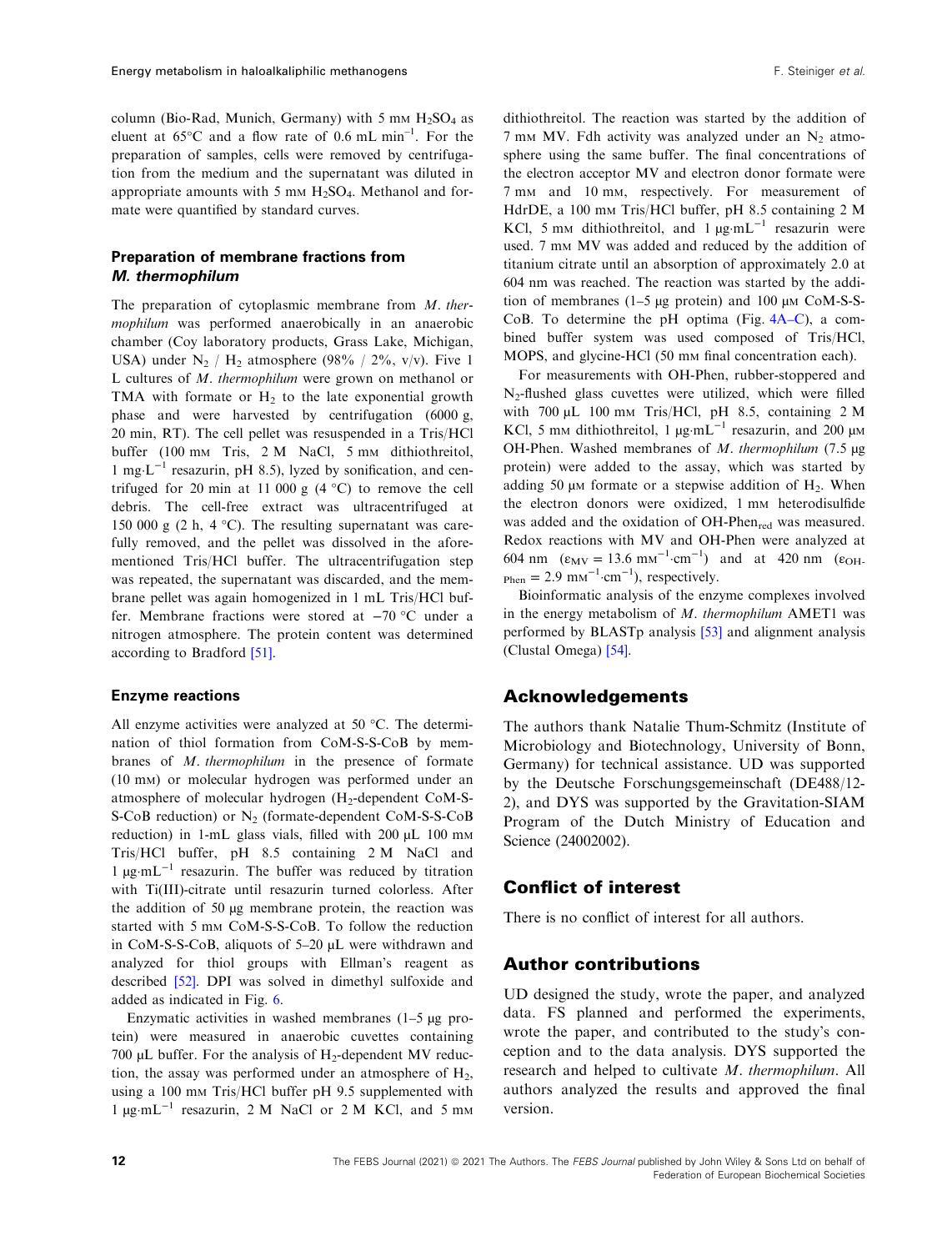# <span id="page-13-0"></span>References

- 1 Liu Y & Whitman WB (2008) Metabolic, phylogenetic, and ecological diversity of the methanogenic archaea. Ann N Y Acad Sci 1125, 171–189.
- 2 Bridgham SD, Cadillo-Quiroz H, Keller JK & Zhuang Q (2013) Methane emissions from wetlands: biogeochemical, microbial, and modeling perspectives from local to global scales. Glob Chang Biol 19, 1325– 1346.
- 3 Mand TD & Metcalf WW (2019) Energy conservation and hydrogenase function in methanogenic archaea, in particular the genus Methanosarcina. Microbiol Mol Biol Rev 83, e00020–e119.
- 4 Ferry JG (2020) Methanosarcina acetivorans: A model for mechanistic understanding of aceticlastic and reverse methanogenesis. Front Microbiol 11, 1806.
- 5 McGenity TJ (2010) In Methanogens and methanogenesis in hypersaline environments. In: Handbook of hydrocarbon and lipid microbiology (Timmis KN, McGenity TJ, van der Meer JR & de Lorenzo V, eds), pp. 665–680. Springer-Verlag, Berlin Heidelberg.
- 6 Simankova MV, Kotsyurbenko OR, Lueders T, Nozhevnikova AN, Wagner B, Conrad R & Friedrich MW (2003) Isolation and characterization of new strains of methanogens from cold terrestrial habitats. Syst Appl Microbiol 26, 312–318.
- 7 Sorokin DY, Makarova KS, Abbas B, Ferrer M, Golyshin PN, Galinski EA & Koonin EV (2017) Discovery of extremely halophilic, methyl-reducing euryarchaea provides insights into the evolutionary origin of methanogenesis. Nat Microbiol 2, 1–11.
- 8 Sorokin DY, Merkel AY, Abbas B, Makarova KS, Rijpstra WIC, Koenen M, Sinninghe Damste JS, ´ Galinski EA, Koonin EV & van Loosdrecht MCM (2018) Methanonatronarchaeum thermophilum gen. nov., sp. nov. and 'Candidatus Methanohalarchaeum thermophilum', extremely halo(natrono)philic methylreducing methanogens from hypersaline lakes comprising a new euryarchaeal class Methanonatronarchaeia classis nov. Int J Syst Evol Microbiol 68, 2199–2208.
- 9 Sorokin DY & Merkel AY (2019) Class Methanonatronarchaeia. In Bergey's Manual of Systematics of Archaea and Bacteria (Whitman WB, ed). John Wiley & Sons, Inc, Hoboken, NJ. [https://doi.](https://doi.org/10.1002/9781118960608.cbm00075) [org/10.1002/9781118960608.cbm00075](https://doi.org/10.1002/9781118960608.cbm00075)
- 10 Sorokin DY & Merkel AY (2019) Genus Methanonatronarchaeum. In Bergey's Manual of Systematics of Archaea and Bacteria (Whitman WB, ed). John Wiley & Sons, Inc, Hoboken, NJ. [https://doi.](https://doi.org/10.1002/9781118960608.gbm01682) [org/10.1002/9781118960608.gbm01682](https://doi.org/10.1002/9781118960608.gbm01682)
- 11 Costa KC & Leigh JA (2014) Metabolic versatility in methanogens. Curr Opin Biotechnol 29, 70–75.
- 12 Welte C & Deppenmeier U (2014) Bioenergetics and anaerobic respiratory chains of aceticlastic methanogens. Biochim Biophys Acta 1837, 1130–1147.
- 13 Yan Z & Ferry JG (2018) Electron bifurcation and confurcation in methanogenesis and reverse methanogenesis. Front Microbiol 9, 1322.
- 14 Deppenmeier U & Müller V (2008) Life close to the thermodynamic limit: how methanogenic archaea conserve energy. Results Probl Cell Differ 45, 123–152.
- 15 Kurth JM, Op den Camp HJM & Welte CU (2020) Several ways one goal-methanogenesis from unconventional substrates. Appl Microbiol Biotechnol 104, 6839–6854.
- 16 Müller V, Blaut M & Gottschalk G (1986) Utilization of methanol plus hydrogen by Methanosarcina barkeri for methanogenesis and growth. Appl Environ Microbiol 52, 269–274.
- 17 Fricke WF, Seedorf H, Henne A, Kruer M, Liesegang H, Hedderich R, Gottschalk G & Thauer RK (2006) The genome sequence of Methanosphaera stadtmanae reveals why this human intestinal archaeon is restricted to methanol and  $H<sub>2</sub>$  for methane formation and ATP synthesis. J Bacteriol 188, 642-658.
- 18 Dridi B, Fardeau ML, Ollivier B, Raoult D & Drancourt M (2012) Methanomassiliicoccus luminyensis gen. nov., sp. nov., a methanogenic archaeon isolated from human faeces. Int J Syst Evol Microbiol 62, 1902–1907.
- 19 Kröninger L, Berger S, Welte C & Deppenmeier U (2016) Evidence for the involvement of two heterodisulfide reductases in the energy-conserving system of Methanomassiliicoccus luminyensis. FEBS J 283, 472–483.
- 20 Kröninger L, Gottschling J & Deppenmeier U (2017) Growth characteristics of Methanomassiliicoccus luminyensis and expression of methyltransferase encoding genes. Archaea 2017, 2756573.
- 21 Krätzer C, Carini P, Hovey R & Deppenmeier U (2009) Transcriptional profiling of methyltransferase genes during growth of Methanosarcina mazei on trimethylamine. J Bacteriol 191, 5108-5115.
- 22 Borrel G, Adam PS, McKay LJ, Chen LX, Sierra-García IN, Sieber CMK, Letourneur Q, Ghozlane A, Andersen GL, Li WJ et al. (2019) Wide diversity of methane and short-chain alkane metabolisms in uncultured archaea. Nat Microbiol 4, 603–613.
- 23 Wu LF, Chanal A & Rodrigue A (2000) Membrane targeting and translocation of bacterial hydrogenases. Arch Microbiol 173, 319–324.
- 24 Eismann K, Mlejnek K, Zipprich D, Hoppert M, Gerberding H & Mayer F (1995) Antigenic determinants of the membrane-bound hydrogenase in Alcaligenes eutrophus are exposed toward the periplasm. J Bacteriol 177, 6309–6312.
- 25 Jormakka M, Törnroth S, Byrne B & Iwata S (2002) Molecular basis of proton motive force generation: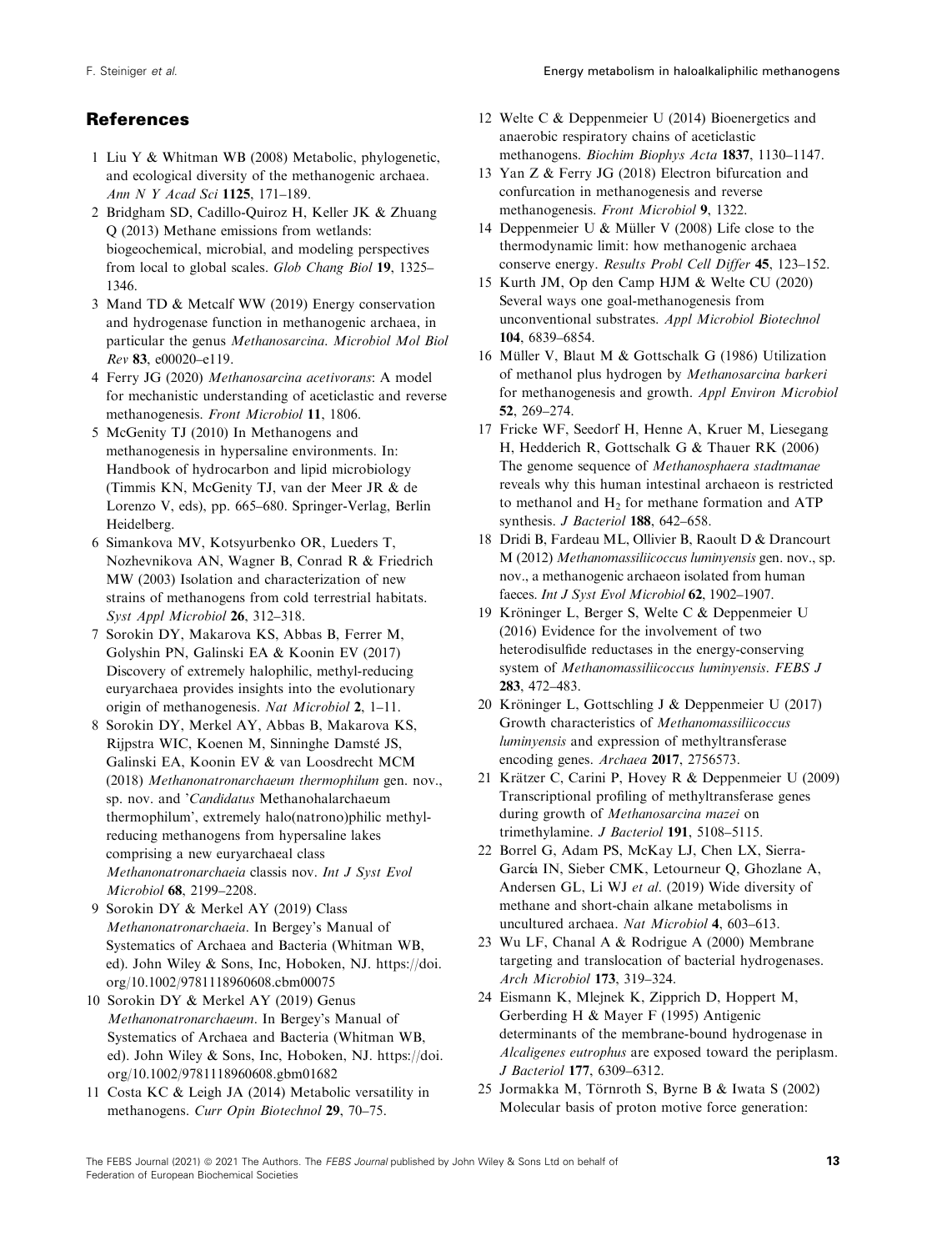<span id="page-14-0"></span>structure of formate dehydrogenase-N. Science 295, 1863–1868.

- 26 Ragan CI (1976) NADH-ubiquinone oxidoreductase. Biochim Biophys Acta 456, 249–290.
- 27 Majander A, Finel M & Wikstrom M (1994) Diphenyleneiodonium inhibits reduction of iron-sulfur clusters in the mitochondrial NADH ubiquinone oxidoreductase. J Biol Chem 269, 21037–21042.
- 28 Brodersen J, Bäumer S, Abken HJ, Gottschalk G & Deppenmeier U (1999) Inhibition of membrane-bound electron transport of the methanogenic archaeon Methanosarcina mazei Gö1 by diphenyleneiodonium. Eur J Biochem 259, 218–224.
- 29 Thauer RK, Kaster AK, Seedorf H, Buckel W & Hedderich R (2008) Methanogenic archaea: ecologically relevant differences in energy conservation. Nat Rev Microbiol 6, 579–591.
- 30 Kaster AK, Moll J, Parey K & Thauer RK (2011) Coupling of ferredoxin and heterodisulfide reduction via electron bifurcation in hydrogenotrophic methanogenic archaea. Proc Natl Acad Sci USA 108, 2981–2986.
- 31 Kulkarni G, Mand TD & Metcalf WW (2018) Energy conservation via hydrogen cycling in the methanogenic archaeon methanosarcina barkeri. mBio 9, e01256– e1318.
- 32 Dubini A & Sargent F (2003) Assembly of Tatdependent [NiFe] hydrogenases: identification of precursor-binding accessory proteins. FEBS Lett 549, 141–146.
- 33 Hedderich R, Hamann N & Bennati M (2005) Heterodisulfide reductase from methanogenic archaea: a new catalytic role for an iron-sulfur cluster. Biol Chem 386, 961–970.
- 34 Simianu M, Murakami E, Brewer JM & Ragsdale SW (1998) Purification and properties of the heme- and iron-sulfur-containing heterodisulfide reductase from Methanosarcina thermophila. Biochemistry 37, 10027– 10039.
- 35 Wagner T, Koch J, Ermler U & Shima S (2017) Methanogenic heterodisulfide reductase (HdrABC-MvhAGD) uses two noncubane [4Fe-4S] clusters for reduction. Science 357, 699–703.
- 36 Jormakka M, Byrne B & Iwata S (2003) Formate dehydrogenase–a versatile enzyme in changing environments. Curr Opin Struct Biol 13, 418–423.
- 37 Ljungdahl LG & Andreesen JR (1975) Tungsten, a component of active formate dehydrogenase from Clostridium thermoacetium. FEBS Lett 54, 279–282.
- 38 Smart JP, Cliff MJ & Kelly DJ (2009) A role for tungsten in the biology of Campylobacter jejuni: tungstate stimulates formate dehydrogenase activity and is transported via an ultra-high affinity ABC system distinct from the molybdate transporter. Mol Microbiol 74, 742–757.
- 39 Ferry JG (1990) Formate dehydrogenase. FEMS Microbiol Rev 7, 377–382.
- 40 Schauer NL & Ferry JG (1986) Composition of the coenzyme F420-dependent formate dehydrogenase from Methanobacterium formicicum. J Bacteriol 165, 405–411.
- 41 Baron SF & Ferry JG (1989) Reconstitution and properties of a coenzyme  $F_{420}$ -mediated formate hydrogenlyase system in Methanobacterium formicicum. J Bacteriol 171, 3854–3859.
- 42 Sattler C, Wolf S, Fersch J, Goetz S & Rother M (2013) Random mutagenesis identifies factors involved in formate-dependent growth of the methanogenic archaeon Methanococcus maripaludis. Mol Genet Genomics 288, 413–424.
- 43 Abdul Halim MF, Day LA & Costa KC (2021) Formate-dependent heterodisulfide reduction in a Methanomicrobiales Archaeon. Appl Environ Microbiol 87, e02698–e2720.
- 44 Milton RD, Ruth JC, Deutzmann JS & Spormann AM (2018) Methanococcus maripaludis employs three functional heterodisulfide reductase complexes for flavin-based electron bifurcation using hydrogen and formate. Biochemistry 57, 4848–4857.
- 45 Costa KC, Wong PM, Wang T, Lie TJ, Dodsworth JA, Swanson I, Burn JA, Hackett M & Leigh JA (2010) Protein complexing in a methanogen suggests electron bifurcation and electron delivery from formate to heterodisulfide reductase. Proc Natl Acad Sci USA 107, 11050–11055.
- 46 Kröninger L, Steiniger F, Berger S, Kraus S, Welte CU & Deppenmeier U (2019) Energy conservation in the gut microbe Methanomassiliicoccus luminyensis is based on membrane-bound ferredoxin oxidation coupled to heterodisulfide reduction. FEBS J 286, 3831-3843.
- 47 Rahlfs S & Müller V (1997) Sequence of subunit c of the Na+ -translocating F1FO ATPase of Acetobacterium woodii: proposal for determinants of Na+ specificity as revealed by sequence comparisons. FEBS Lett 404, 269–271.
- 48 Grüber G, Manimekalai MS, Mayer F & Müller V (2014) ATP synthases from archaea: the beauty of a molecular motor. Biochim Biophys Acta 1837, 940–952.
- 49 Hippe H, Caspari D, Fiebig K & Gottschalk G (1979) Utilization of trimethylamine and other N-methyl compounds for growth and methane formation by Methanosarcina barkeri. Proc Natl Acad Sci USA 76, 494–498.
- 50 Pfennig N & Lippert KD (1966) Über das Vitamin B12-Bedürfnis phototropher Schwefelbakterien. Arch Mikrobiol 55, 245–256.
- 51 Bradford MM (1976) A rapid and sensitive method for the quantitation of microgram quantities of protein utilizing the principle of protein-dye binding. Anal Biochem 72, 248–254.